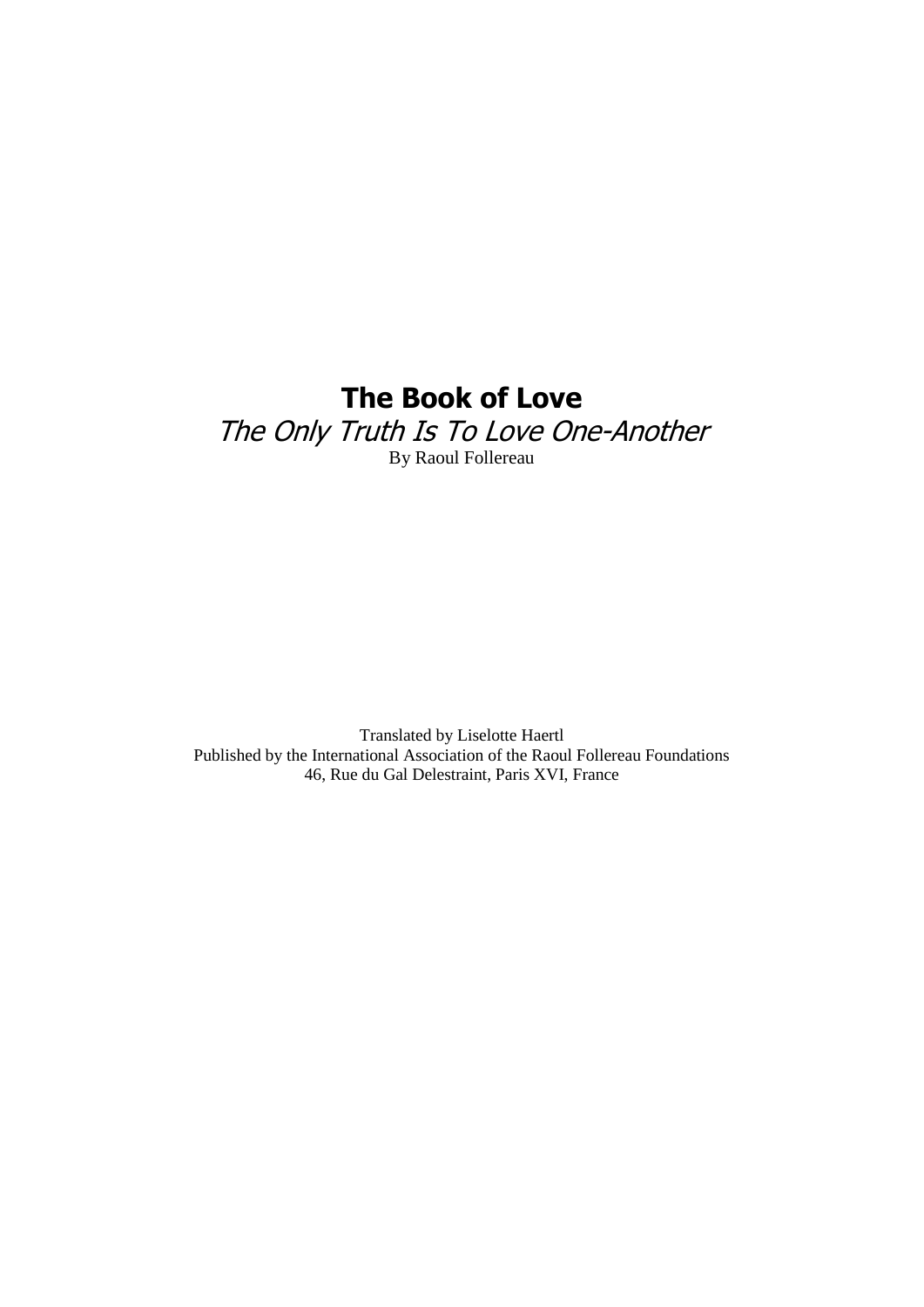**Important Note: While transcribing this book for download, we faced a dilemma - how to deal with the language used by Raoul Follereau? Almost eighty years ago, when Raoul Follereau wrote it, it was common to use words like 'leper' while referring to persons affected with leprosy. Over the past decade, organisations of leprosy affected persons such as IDEA have advocated for not using such words since they denigrate and offend the dignity of persons. If Raoul Follereau was alive today, he would have surely listened to ideas and deisres of leprosy affected persons and not used words which offend other human beings. Should we then change the words used by him and substitute them with others? After much debate, in the end, we have decided to leave his words as he had written them and add this explanation.**

#### **Introduction**

The International Association of the Foundations that are called after him and carry on his work offer you

#### **THE BOOK OF LOVE**

#### by Raoul FOLLEREAU

#### A whole life which was one act of love.

Since 1920, Raoul FOLLEREAU published 44 books or pamphlets. From the occasional tract to the three volume production in which he himself summed up his life and work, his poems, novels, plays, travels, memoirs, have been so many arms in the service of one sole ideal; so many episodes of the battle he has fought ruthlessly yet without hatred, for 50 years against selfishness, ignorance and cowardice.

To this booklet, a summary of his thought, we have given purposely the title of his first book.

Because it already announced his future struggles as it sums up, today, all his life.

That's why we hope this booklet will one day be in the hands of a multitude of people. It will be a source of energy and hope.

And may it, from this example and this message on arouse a new "sociology of brotherhood" under the token:

### **NO ONE HAS THE RIGHT TO BE HAPPY ALONE.**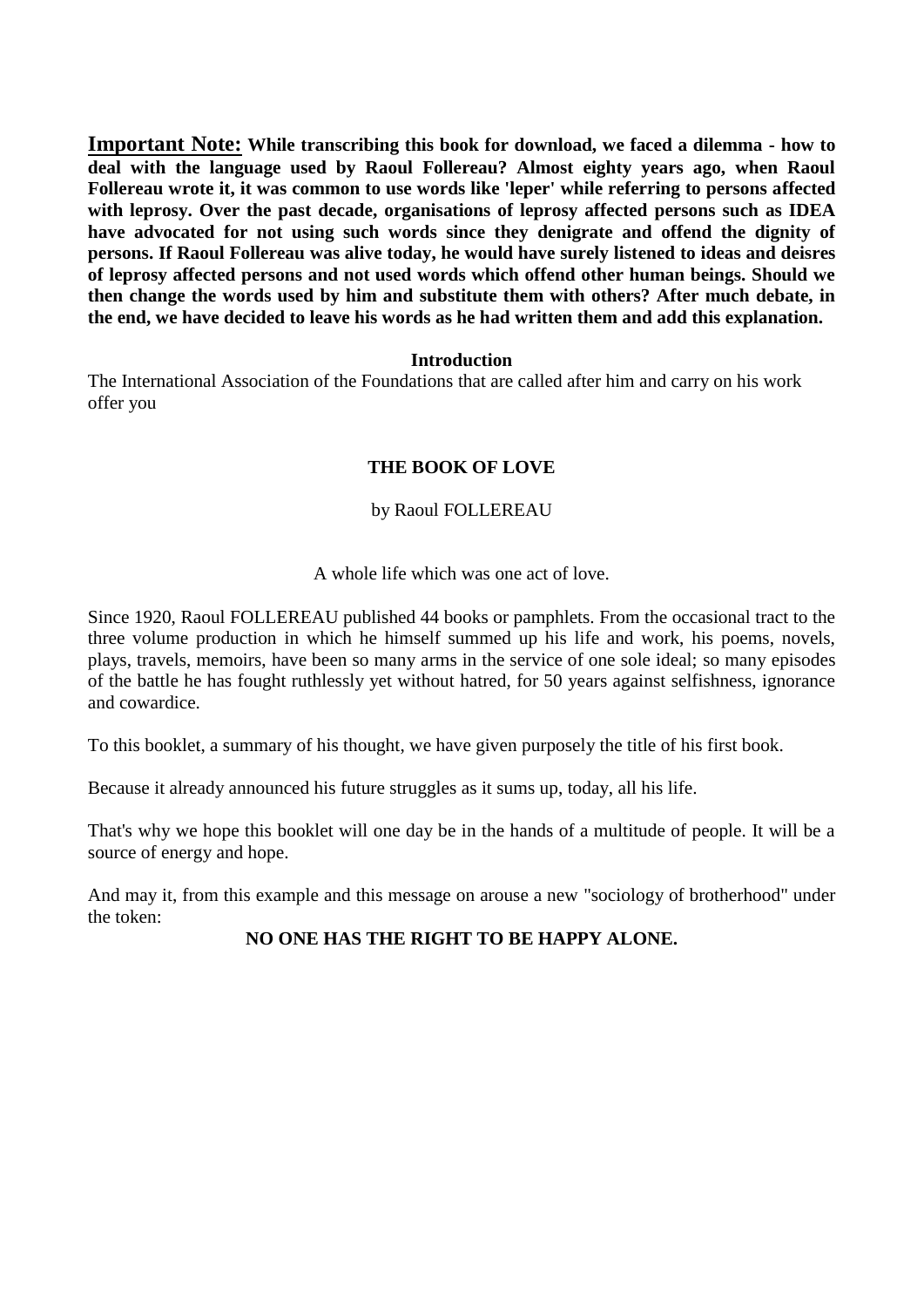#### **HIS LIFE**

#### **BATTLES OF RAOUL FOLLEREAU**

Born on August 17th, 1903, at Nevers (France) Raoul FOLLEREAU was first of all a poet. And he remained such. At the age of 23, he was billed for the first time at the "Comédie Française". Some of his stage plays reached a thousand performances.

But since his youth, all his work is dedicated to fight against misery, social injustice and whatever fanaticism may be. All his life he denounces the selfishness of the rich and the mighty, the cowardice of "those who eat three times a day thinking that the rest of the world is doing the same".

Again and again he instigates new initiatives and proclaims: "No one has the right to be happy alone" and "Civilization is to love one another". The best known are: 'The Hour for the Poor", 'Fight against Leprosy", and "A Day of War for Peace".

#### **The Hour for the Poor**

1942 - From a small town in France, where he had taken refuge, Raoul FOLLEREAU wrote:

"*To the tragedy of the hours in which we live is now added the haunting spectre of the cruel things that follow in the wake of war and prolongs thus its dire effects: poverty, ruin, and failure, vanished happiness, blighted hopes. Who is capable now of rebuilding, consoling, loving?*

*The men who wrought this evil can hardly pretend to do so, but all human beings can do their share.*

*And I thought, if we all would give up a part, even a very small part, of what is wasted on blood, on genius and money in order to kill each other and to destroy, a great step forward would be made on the road of human redemption.*

*For this purpose I have founded 'The Hour for the Poor ".*

*The Hour for the Poor asks everybody to devote at least one hour a year of his salary, income or profit, to the relief of the destitute.*

*A simple thing that everyone can easily afford, but bears in itself a touching significance. It is not indeed any sort of offering one takes absent minded out of the wallet to get rid of a beggar. To give one hour or more a year to the poor, is first to devote that hour of our life to them, to think of them, to consecrate our labour to them. It is a work of love. The Hour for the Poor does not mean alms but a brotherly act in which the rich are only distinguished from the poor by being able to do more good at the same time.*"

During the first ten years of its existence, the Hour for the Poor has distributed in France, 250 million francs to more than fifty organizations.

Today, in numerous countries, many initiatives under the same or similar names, have been created which had been inspired by Raoul FOLLEREAU's first appeal thirty years ago...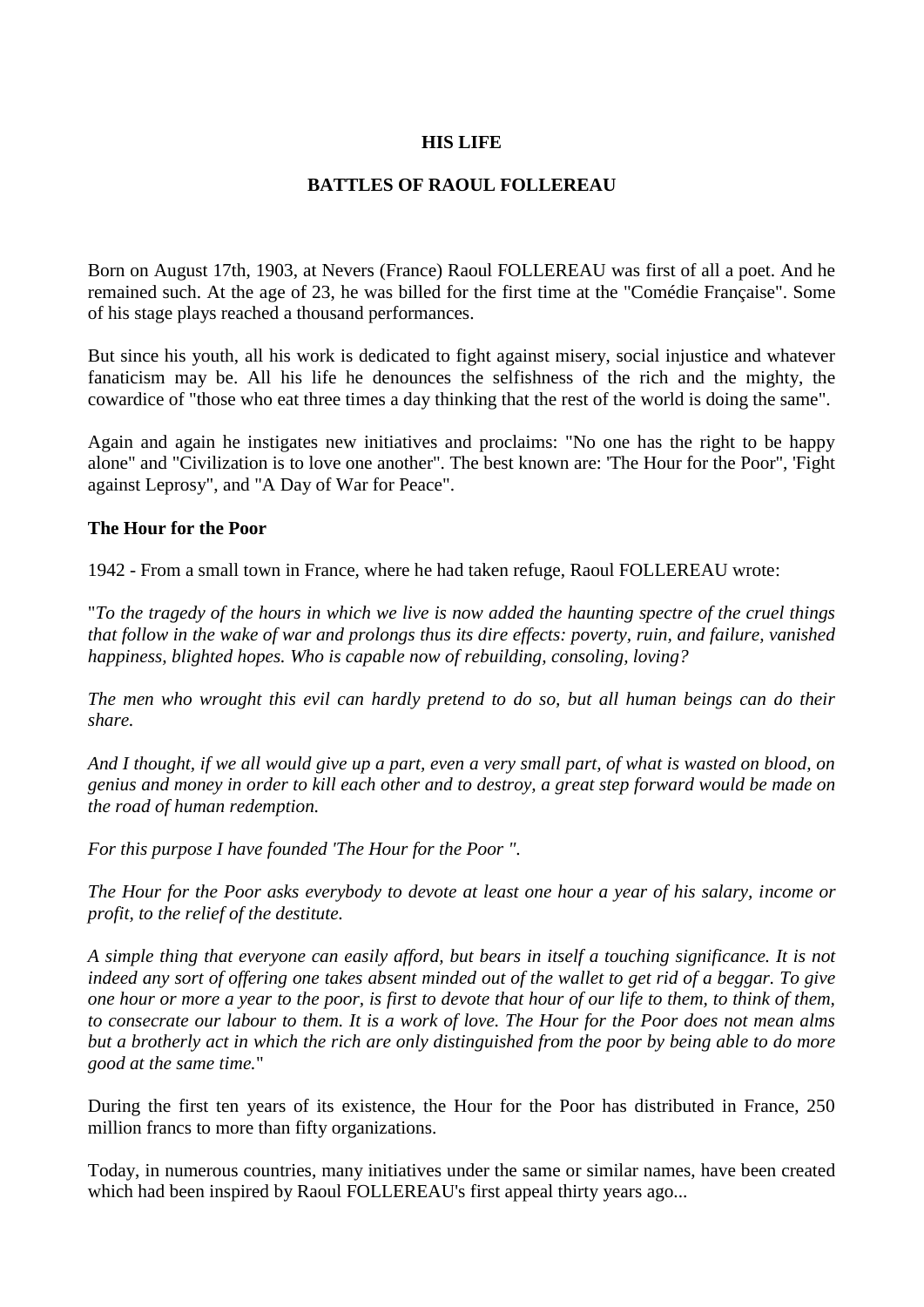### **The "Fight Against Leprosy"**

In the service of those whom he calls "the most suffering oppressed minorities in the word", Raoul FOLLEREAU has travelled 32 times around the world, visiting 95 countries. Without any doubt, he is the man who has visited the greatest number of leper-houses, who has approached, touched, embraced the greatest number of lepers.

In 1952, he addressed a petition to the United Nations Organisation to ask for the elaboration of an international statute for lepers and the transformation of leper-prisons, which still exist in too large numbers, into centres for treatment or sanatoria for lepers.

On May 25, 1954, the French National Assembly unanimously approved this petition and asked for it to be listed on the UN agenda. This was to be the basic document for the creation of most of the laws, prescriptions and regulations which since that time have throughout the world legally freed former "lepers".

It was also in 1954 that Raoul FOLLEREAU founded the **World Leprosy Day**.

Its aim: to obtain for lepers the right to be treated like all other sick people with respect for their dignity and freedom, as human beings; and "to cure the healthy people" of their absurd and sometimes criminal fear of this disease and those who suffer from it.

Observed today in 127 countries, it has really become the "great rendez-vous of love", bringing to lepers not only considerable material aid, but also, even more important, the joy and pride of being treated as men.

### **"A Day of War for Peace"**

Since his first letter to President ROOSEVELT in 1944 "Continue the war for another day" (when armistice is announced, may all belligerent give together for works of peace what one day of this accursed war would have cost them) Raoul FOLLEREAU has multiplied his appeals and propositions to "convert weapons of death into works of life".

In 1954 he wrote to the Two Big Ones: "Give me, each of you, one of your bombers, and we can treat all the lepers in the world."

In 1955, in 1959, in 1962, he renews his appeal and his warning:

"*Atomic Bomb or Charity*."

"*Love one another or perish: there is no other choice*."

"*If you continue to arm, you will die. And we all shall die with you. For nothing. While neither wishes to kill. But because you won't have been able to manage otherwise*."

Finally, on September 1st, 1964, he wrote to UTHANT: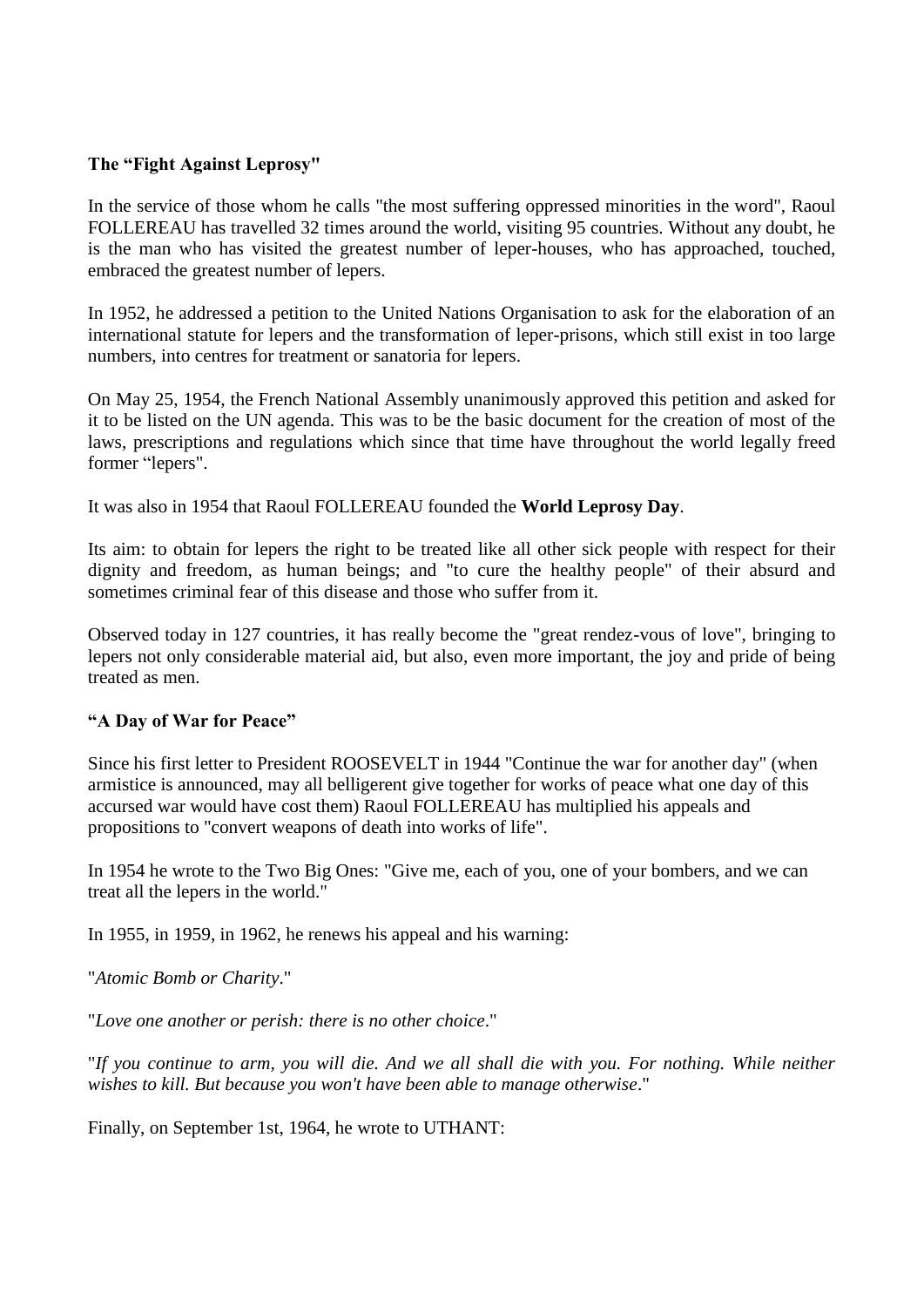"*Let all nations represented at UN decide that every year, on the occasion of a World Day for Peace, they will levy, out of their respective budgets, the cost of one days armament and pool it to fight against starvation, slums, endemics, that take a heavy toll of human life.*"

And he adds:

"*A Day of war for peace... some will think perhaps I am not very exacting."*

*"But the first conversion of weapons of death into works of life will have a world-wide impact and make it possible to start the salvation of mankind that, with bound hands, tight mouth, helplessly watches its own suicide*."

THREE MILLION OF YOUNG PEOPLE, from 125 countries, signed the following declaration:

"*We, the young from 14 to 20 years, support Raoul FOLLEREAU's appeal 'A Day of war for peace' addressed to the UN, and pledge ourselves to use our civil and political rights for its success*."

On December 5th, 1969, by 92 votes and 7 abstentions, the UN passed this resolution and invited each state to study measures and to put them into practice.

#### **THESE THREE MILLION OF YOUNG PEOPLE**

form today the immense peace army of the

#### **FRIENDS OF RAOUL FOLLEREAU**

whose many "Commandos of Brotherhood" already brought about, throughout the world, so much enthusiasm and efficient battles.

\*

And these young people, who see in him a Master and a brother, write:

"*I thank you for being among us, the sign of a great hope*."

"*The young people of the whole world are standing here by your side, Mr. Follereau. They want to love with you. Don't be afraid of speaking, for millions of tiny voices are near you to support you*."

"*Let us tell you that you have succeeded in going beyond oppositions and conflicts between generations in order to attract the young to a dynamic and generous action at the service of all men.*"

"*I have learnt that I should love, thanks to Raoul Follereau, who has taught us what love is. I have understood how wonderful it is to live in a group where all are united in the same love.*"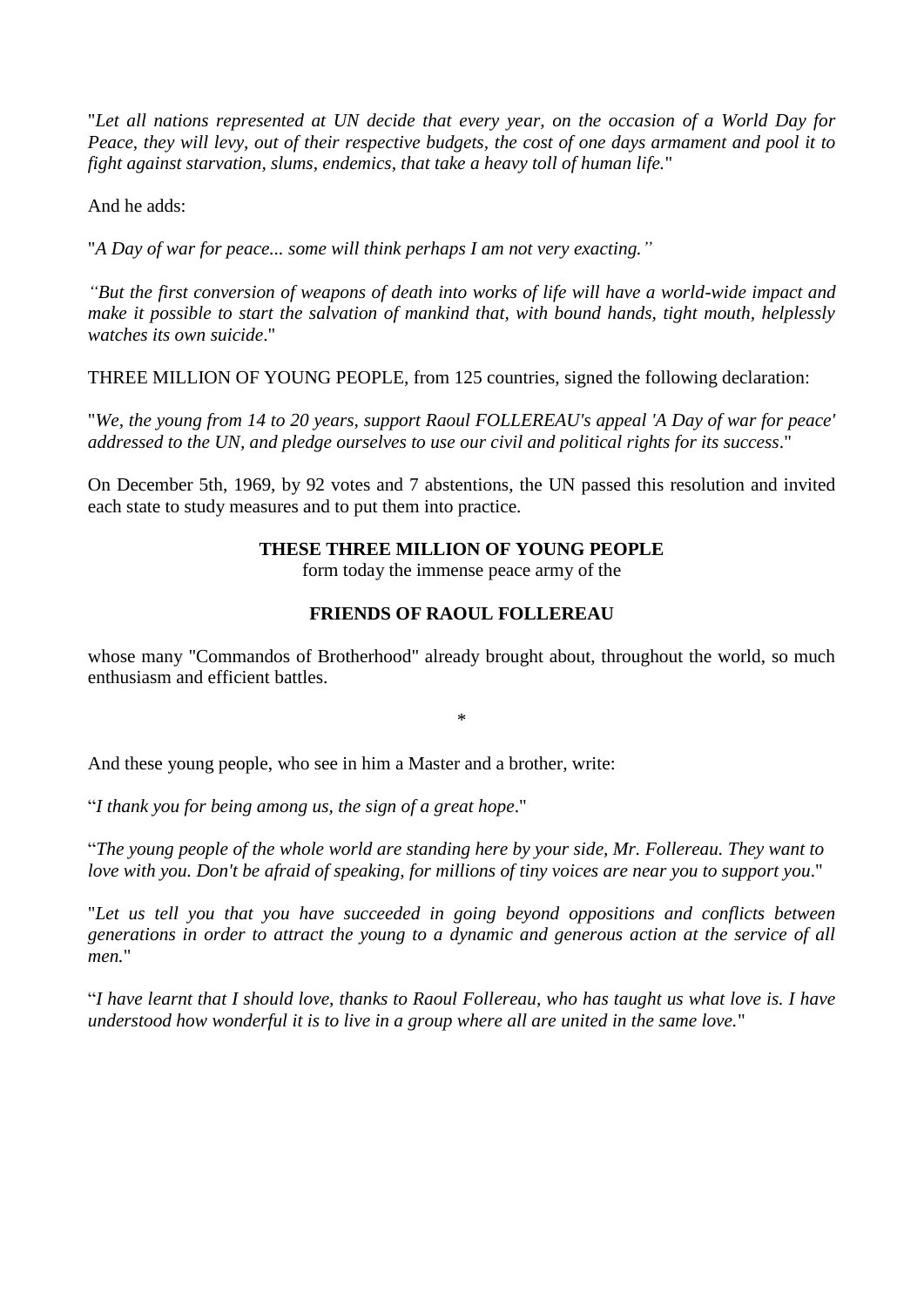#### **HIS MESSAGE**

Some thoughts of Raoul FOLLEREAU that inspired, then guided, for more than half a century his battle against leprosy and against all forms of leprosy

#### Raoul FOLLEREAU is speaking...

### **OF LOVE AND CHARITY**

#### *First Poems-1920*

- To hope is very little and to live is nothing: we must love.
- For love is to pray: love is a rebirth!

#### *The Book of Love-1920*

- My happiness wants only one thing: to see it extended to the whole earth.
- To live is to help others to live.
- In speaking of yourself, don't say "Me" nor in speaking of others "they", say better "WE". The only way of procuring happiness for oneself is to think of the happiness of others.

#### *God is Love - 1923*

- The heart is the key of Heaven. It is the great force of the Universe, the only invincible one, the only creative one.
- Love one another, that's all. It is the secret of happiness, the only happiness worthy enjoying. Let's pity the wicked and try to convert them. Let us show them they are on the wrong way, that evil is accessory to unhappiness, that only goodness brings joy. Did not Socrates say: virtue is identical with happiness.

#### *Towards the Ideal-1924*

- We must have in our heart an admirable strength, when we are sure of the good we are doing.
- ... Victory Was always granted to him that never doubted.
- Our ideal will be misunderstood? No matter! Jibes will pour down. coward1y and insulting? Courage, my friends! The struggle is never too hard. The dream is never too great! For the sweetest and noblest recompense When we are worn out fighting one against a hundred., Is to read in the depths of our broken heart These words engraved in golden letters by the conscience: " I have never despised you."

#### *On the Road of Charity-1947*

- Why would I not make of my life. every day of my life., a mere act of love?
- Any soul won over to charity is already on the way to God.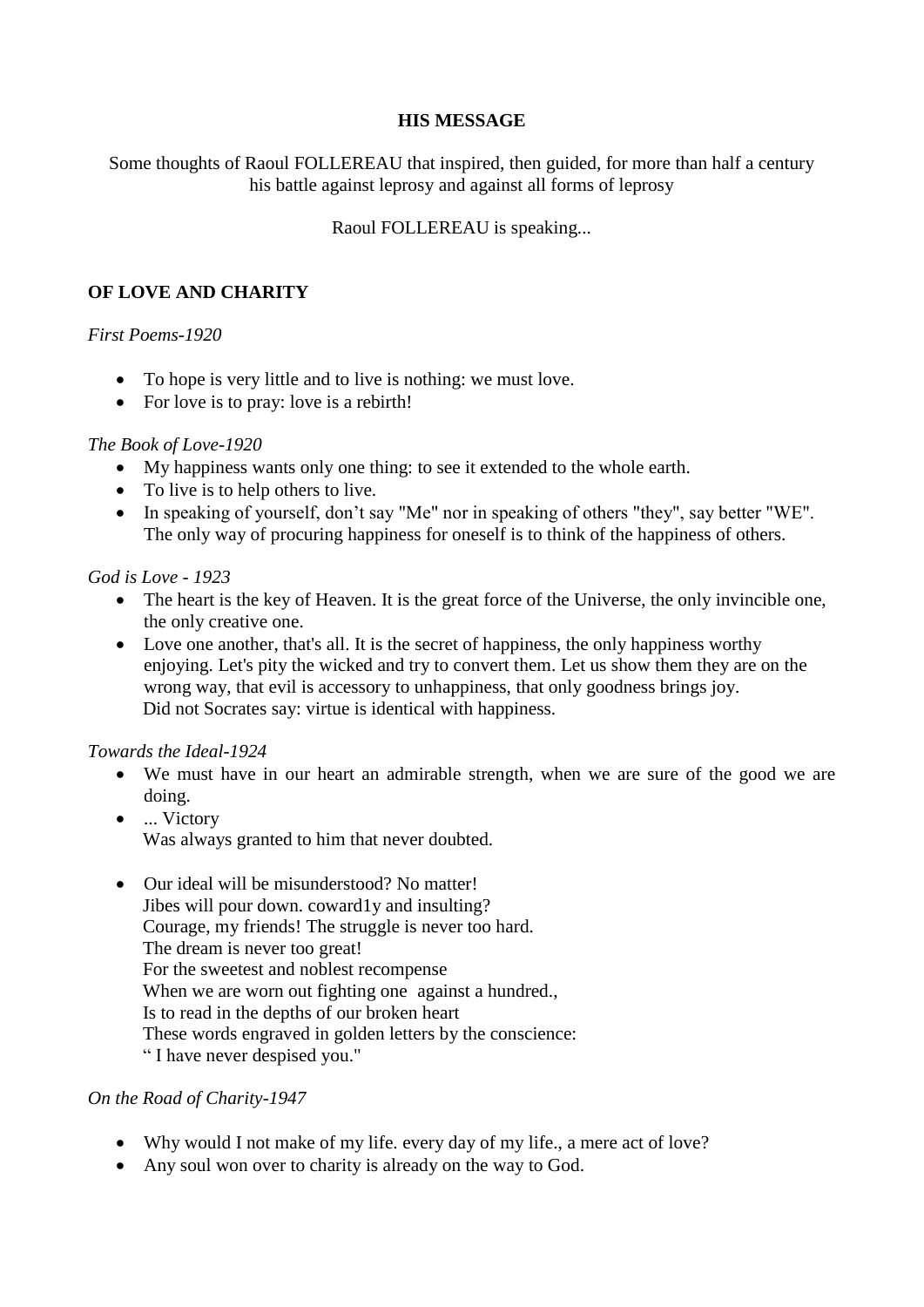### *Charity Will Save The World – 1948*

• Progress? It is only a huge machinery to destroy.

Human reason? It has been scoffed at. debased and degraded.

For five years. man led mankind to suicide; the common grave has been the goal of his activities; he has used his strength to kill. and again to kill, and to learn to dispense with compassion.

Henceforth. how are men united Lofty ideals have bitterly failed, great dreams have been buried in hatred.

Only charity remains.

- To give without love is an offence.
- If to give alms, it were enough to be charitable, where would be the merit? And the joy?
- Charity is a presence. We must not only give, but give of ourself.
- Charity is the spring of God's justice.

#### *Atomic Bomb or Charity? - 1949*

• Charity, that knows neither class. nor caste, nor race: Charity, that breaks down frontiers; Charity, that rejects all warfare; Charity, stronger than death.

#### *Appeal-1950*

• Charity can conquer everything and heal everything.

### *If Christ, tomorrow... – 1954*

- No one has the right to be happy alone.
- Knowledge, without knowing how to love, is nothing. And sometimes worse than nothing.
- I don't believe in the social era of man, this kind of established brotherhood, with its regulations and police, but in the advent of the free and victorious reign of love. What is needed. what will determine and settle everything. is to love one another.
- Mind: Charity, not alms. Not that scornful offering you drop disdainfully and which, while it offends the receiver, brings shame on the giver. That kind of alms is but the ghost, the parody of Charity.
- One must have done a lot to realize that he hasn't done enough.
- Happiness is the only thing that one is sure of possessing when one has given it.
- I am convinced Charity one day will get the better of violence, selfishness and money. I am convinced one day there will be no more starvation, slums, or wars; no more children lacking love, no more homeless old people; when all the living will have a right to live... And as for us, our reward will be to have believed in this Paradise before having seen it.
- Beethoven was deaf, Rembrandt became blind, Damien a leper, Pasteur paralysed! Dunant died in the Incurable Hospital and Pauline Jaricot had to beg! After all, what does it matter?

Charity accepts trials., Charity smiles at suffering, Charity remains stronger than death.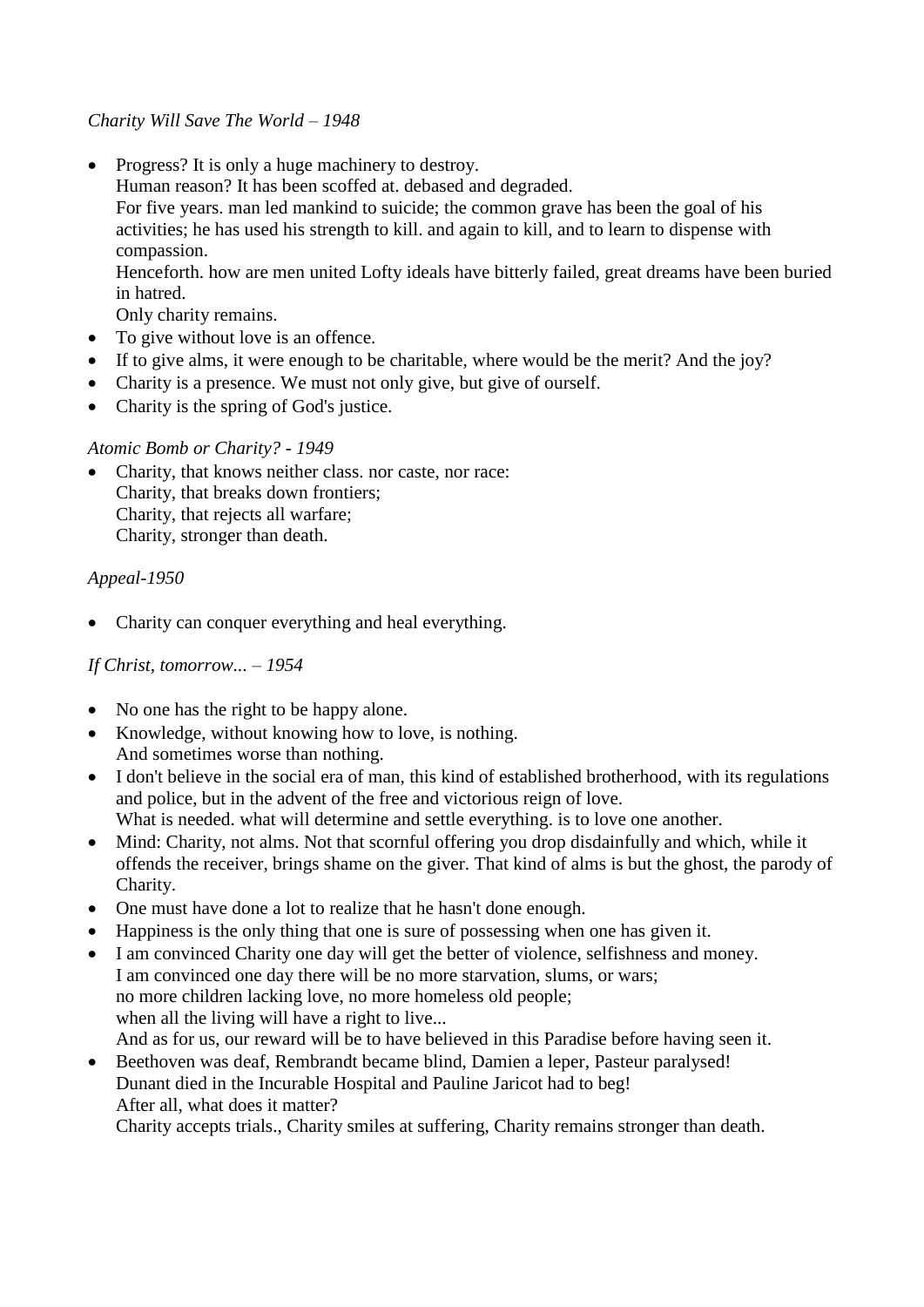### *A Speech on Charity-September 7th, 1955*

- Charity is the projection of Christ's face on the face of the poor, the suffering, the persecuted.
- Men have been living BESIDE EACH OTHER for too long. Today, they know they must live ALL TOGETHER. We must teach them to live ONE FOR ANOTHER.

### *Men Like Other Men-1956*

• Paradise is to love one another.

### *Related by Elisée SERVIGNE in "The Man who embraces Lepers-1959"*

• What's wrong?

 First of all: Me. Because I am selfish, suspicious and ill-tempered. If 1 would try to understand and help my neighbour, if I would practice real charity, without concern for creed, class or race, that king of charity which sees in every man a human being to be respected and to be loved, something would soon change in the world.

• Neither power, nor money will prevail. But love. Love without which nothing is possible, through which nothing is impossible.

*Thirty Times Round The World-1961*

- From the intelligence that betrays. From the machine that enslaves. From the money that corrupts. O Lord, rescue love.
- Paradise is to be able to go to sleep every night thinking that all the others are happy.
- In order to shake off charity, It has been reduced to alms (it is annoying, you know, to be obliged to love everybody!)

To avoid charity. we "give alms".

• Giving alms without love is nothing.

 And sometimes worse than nothing. 1f you mean by it, less to help others than to free yourself. The misery of the world should be printed in our flesh, burn our blood, haunt our too "quiet" thoughts, disturb our too self-assured heart.

You say "I have my own poor".

 No, neither you nor 1 have "our own poor". The poor are not ours. We belong to them. One must not say "my poor", as little girls say "my dolls".

# **We must not play with the poor as with the dolls.**

### **Love one another or perish: there is no other choice**.

- Charity is, first of all, in the poor, to discover and respect man.
- Good is as contagious and more radiant than evil.

Let us organise the epidemic of Charity.

 ... Until giving up saving: Myself, my properties, my chattels. my fortune, men will declare in their freed hearts: **what 1 possess is what 1 have given**.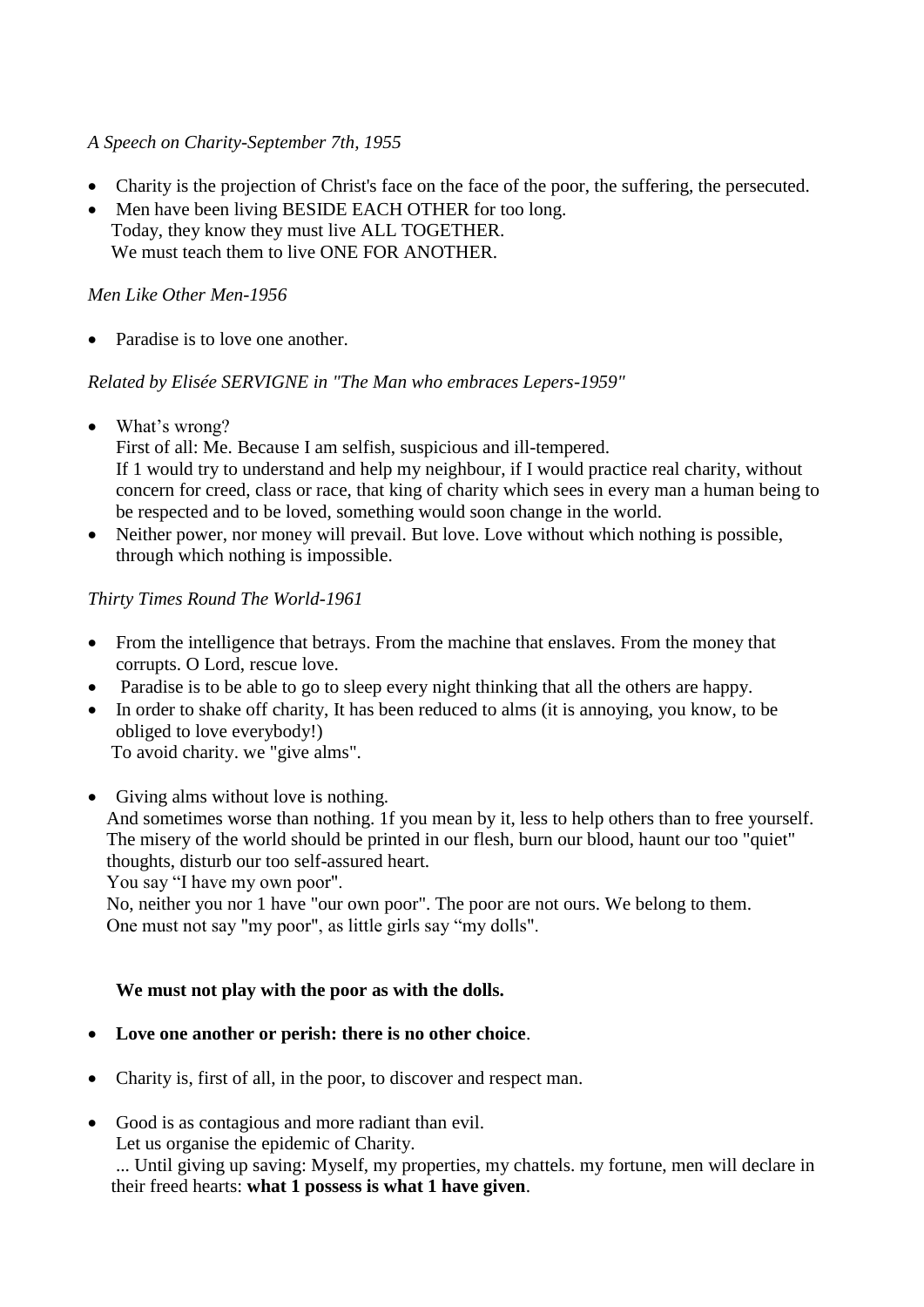### *A Fight That Is diffIrent-1964*

- But above all, above all, do not think that the giving of some of our surplus, be it even a small sacrifice, relieves us of our obligation to love.
- To love is not to give, but to share.
- He who is right, who will always be right, to whom tomorrow belongs, who will be the last victor is he, who is able to love most.

Civilisation is neither numbers, nor strength, nor money.

 Civilisation is the patient, eager. stubborn desire that there should be on earth less injustice, less suffering. less unhappiness.

### **Civilisation is to love one another.**

### *The Only Truth Is To Love-1966*

- The first sign of love is justice. The fruit of justice is peace. Charity is not the condescending pity of the well-fed man. it isn't a pleasure that one satisfies, but a compelling duty binding on us all. Love, and everything is possible.
- Charity is not the same as pitying people. Pity is a sickly form of love in which we piously revel, it is the pretext for giving oneself a certificate of "kind-heartedness".

#### *A Lecture Delivered At The Sorbonne-October 15th, 1967*

Why so much injustice, absurdity and cruelty?

 Why has the century of the atom turned immediately into a century of the atomic bomb? Because love has deserted the world. Because for all too many subdued or slumbering minds, it is but an empty word, a ridiculous left over from the past., a foolishness, almost an inconvenience.

### *The Civilisation of Traffic Lights-1969*

• I believe the one who is victorious is the one who gives of himself.

### *What's New? GOD (1)*

- It would mean to turn the back on Charity to refuse someone the right, the pride and the joy to do a good deed.
- Only the miser is irreparably the poor man.
- If equality remains a myth, then chance, at least, be not tyranny.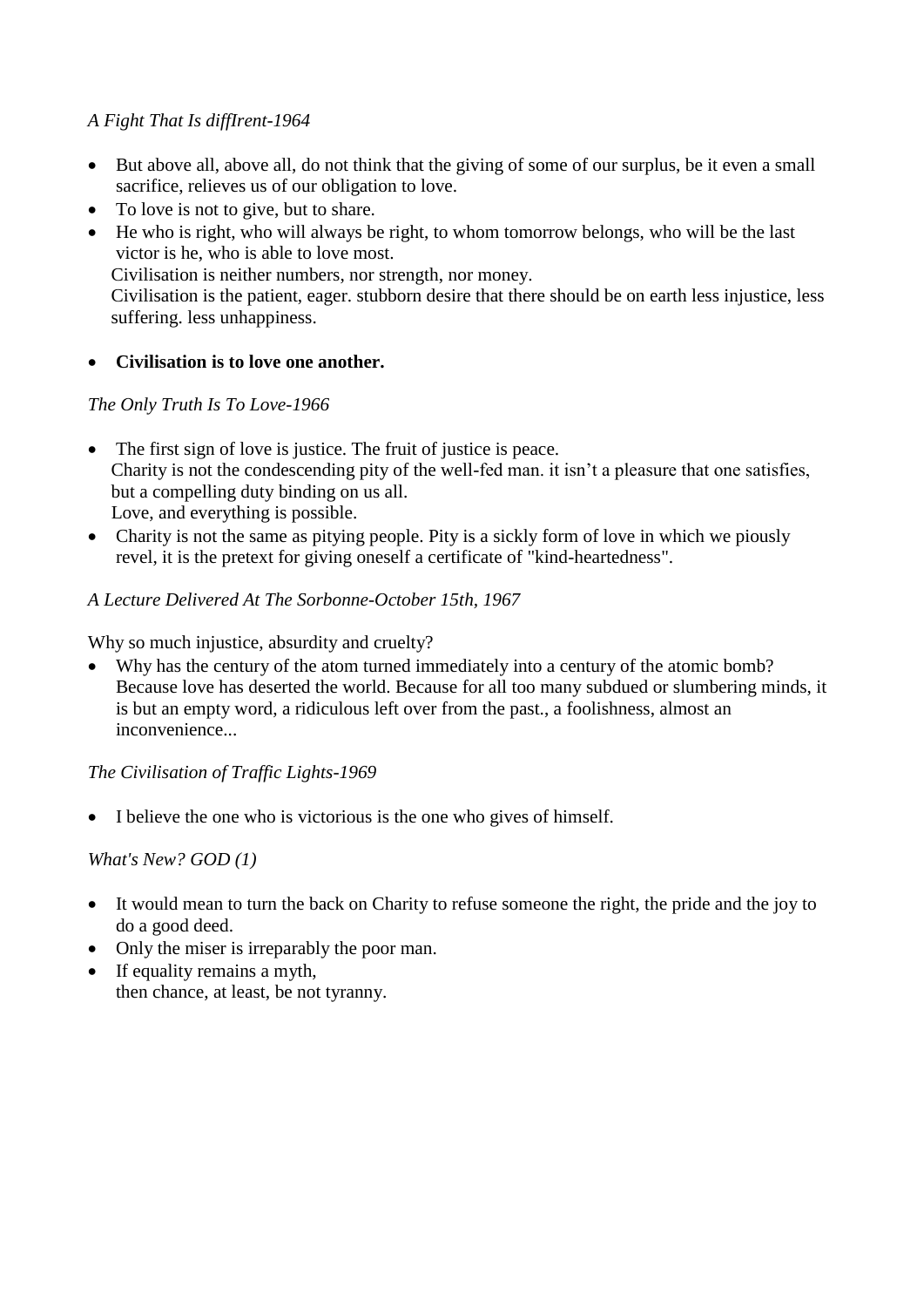### **OF GOD, CHRISTIANITY AND CHRISTIANS**

#### *Sunshine On Roses-1926*

• You are not known any more, you, supreme hope Of all beings who suffer and know to say: I love. One dreams: "That's the end"- when death is coming. Love no longer smiles. You, eternity indeed. You are believed dead here: You are even reviled. Lord, are you not answering?

#### *The Betrayal Of Intelligence-1936*

- Society. by willfully denying the assistance of God, is unable. except by force, to control the individual.
- Dried up civilisations have transformed religions into brand books on good manners and breeding. Well-thinking people have turned into non-thinking ones. Under pretence of conciliation they have deserted, abjured.

### *Charity Will Save The World-1948*

• I had a dream:

 A man came before the judgment seat of God. He said: 'Took, my God, I kept your law, I have done nothing dishonest, wicked or impious. Lord, my hands are clean".

-Yes, indeed,- God replied - but they are empty.

• "Win" heaven?

Let's start by deserving it!

### *Atomic Bomb Or Charíty-1949*

**Christianity is the revolution of the world by Charity**.

### *World Trip To The Lepers-1953*

 Charity is not justified by the size of its victories. Nothing of it is ever futile or lost. It is the struggle of the Good that continues. And in this "commando of brotherhood" I realise suddenly that it is not the result that counts, but the **deed.** The kind action, even humanly useless, binds us to God.

### *If Christ, tomorrow... 1954*

- Lord, teach us not to love ourselves any more, not to be content with loving our dear ones. with loving those whom we love.
- Lord, teach us to think only of others, to love those first, who are not loved.
- **Lord, hurt us with the suffering of others.**
- Lord, do not allow us any more to be happy alone.
- Lord, I would so like to help others to live. All others, my brothers. who labour and suffer, without knowing why. while waiting for death to deliver them.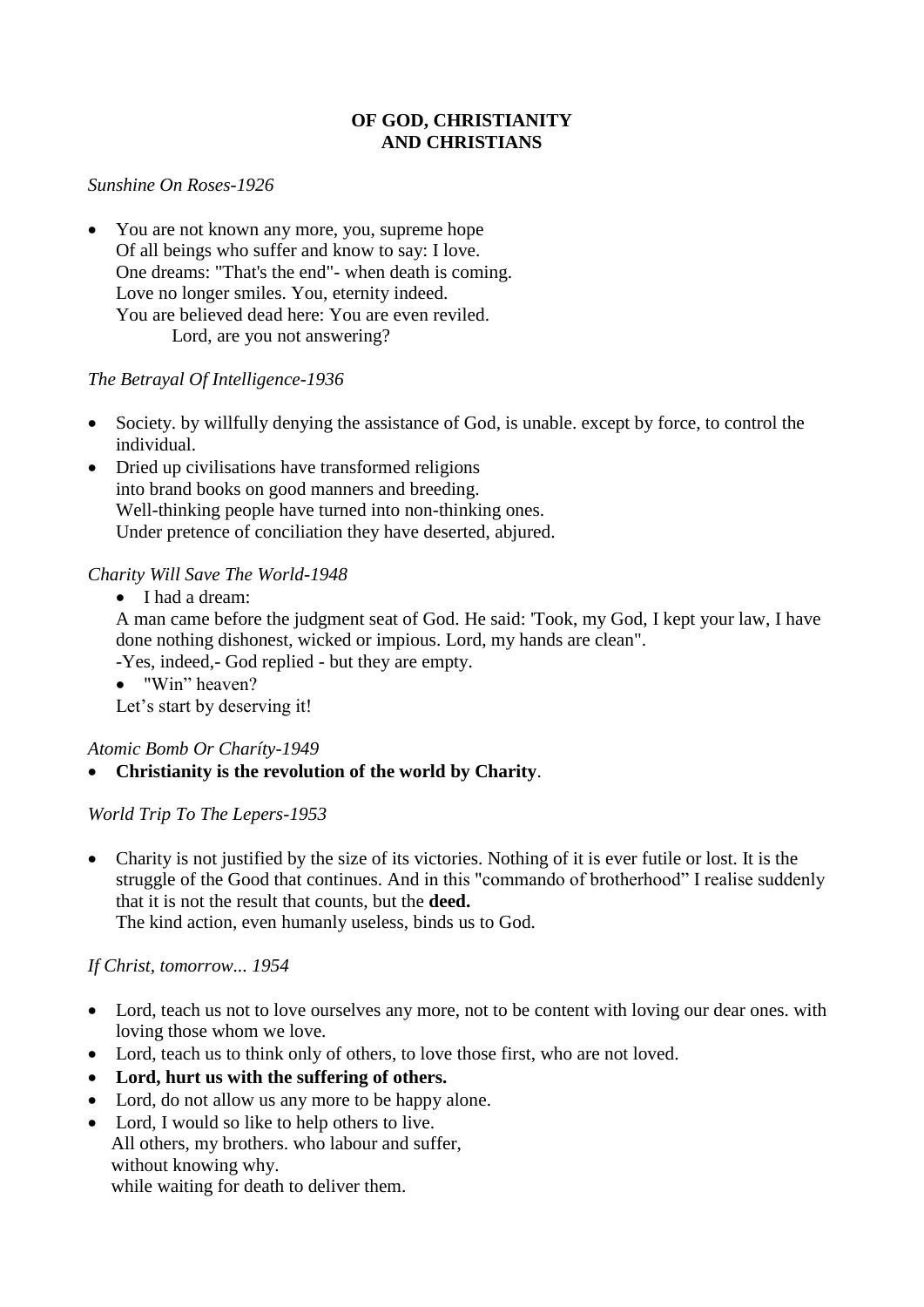- To prevent the poor from dying is all right. But if it is to let them starve all their lives long, to make of their lives an endless death, I become party to this murder since I keep as surplus what they need to live.
- **To share out in kindness the riches of the world is to partake in Your creation**.
- Lord, I would so like to help others live...
- Without the insulting alms of sterile compassion.
- God is the Good God. Who can forgive us endlessly. He, Who in this world, will be our last friend...
- I don't know God, but I am known by Him: and that is what hope is.
- Sublime superiority of the heart! On earth we cannot know God. but we can love Him.
- Who can tell if what we want is not worse than what we have? Then let us make that only prayer: "Lord. never cease from loving us."

Happy is he who lives in God; blessed is he who dies in search of Him.

- Holiness is the grace of doing the most humble things under the sign of eternity.
- I like the saints who are not angels.

# **For two thousand years: the Christian era. But when sha11 we begin to be Christians?**

*A Speech On Charity-September 7th, 1955*

 Whatever the injustice striking us, the ordeal imposed on us, never shall we come near the Passion of the Great Innocent. Never shall we be denied as much as He-crucified as He. But since the First Easter, we know that death has no more sting...

### *Thirty Times Round The World-1961*

- If you don't look up any more to the sky to pray, you will scrutinize it but to descry the deadly engines your hatred will have contrived.
- Lord, what have we made of you? An accountant, a cashier, giving us back the change for the good actions we have sold. A magician, who seeks vengeance and calls down curses. A grocer, who hands out little slices of Paradise to hypocrites. You, whose power bursts forth in its totality in the most humble spark of love!
- To content oneself with denouncing, nay destroying images of the Creator that seem odd to us, instead of giving them the breath of Charity which would animate them; to be satisfied with throwing down idols which, though shocking, are crude testimony of genuine faith; to delight in blaming ways of believing and living because they are not ours; how did these spiritual Saint Bartholomews further the Kingdom of God?
- Human being is my name, and 1 call myself a Christian.
- There is not enough Christianity in the hearts. Or there is a Christianity that has missed its revolutionary power on the way. A mock Christianity.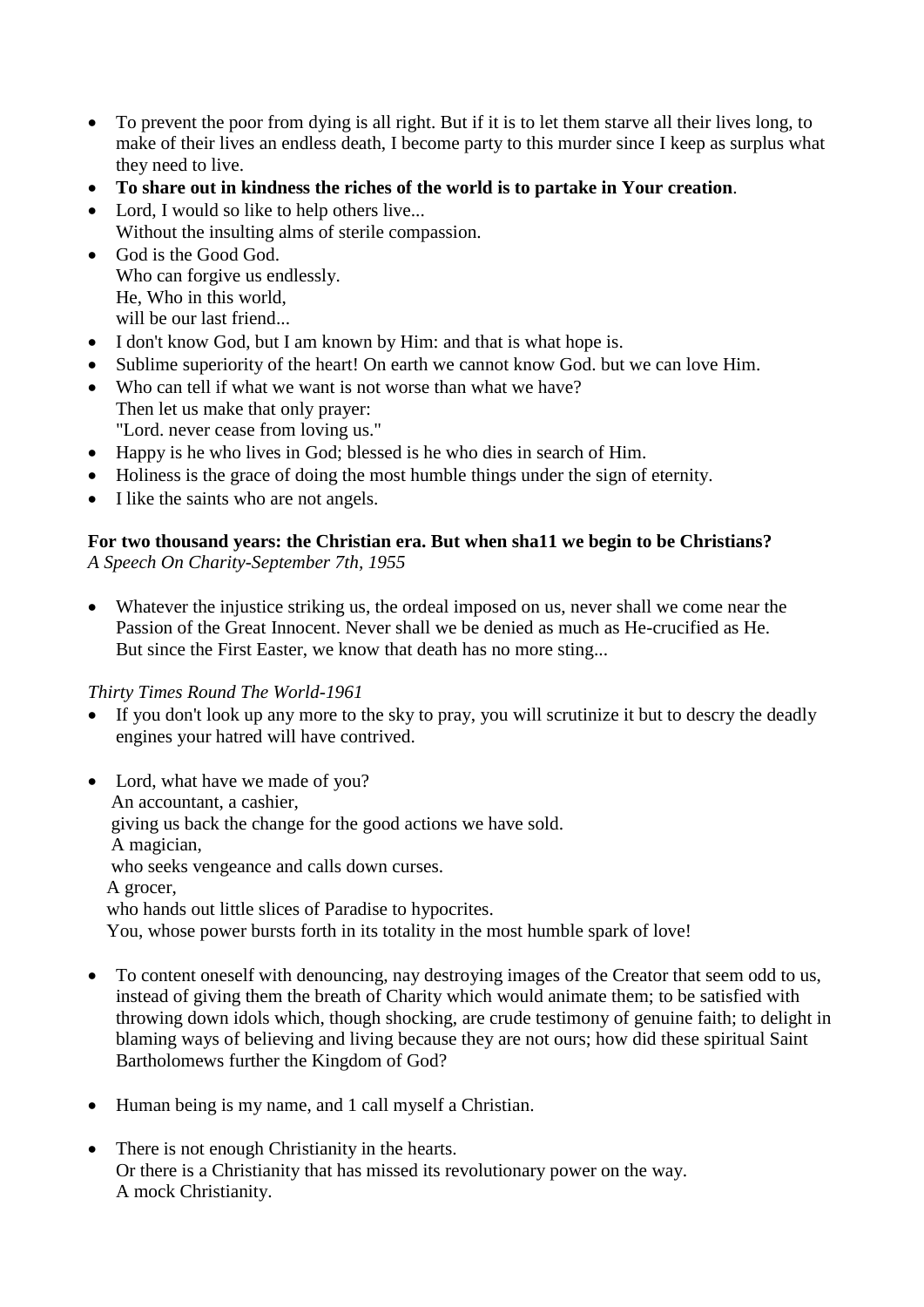- This is the truth: To love, To love one another, to love all, not at appointed hours, but all life long. Love poor people, love fortunate people (who are sometimes also poor devils), love one's neighbour, love the stranger-, love the fellow-creature at the other end of the world, love, love... Otherwise, genuflections, bells, Lent are worthless: if you don't love, you are no Christian. Péguy said: "He is no Christian who does not offer his hand."
- I know, some will say: "Christianity has gone bankrupt. It was a fine ideal, but it has not changed anything really deep in the hearts of men. It is over now. Men in these days make other dreams, and the star over the manger shines no longer for them." Then I'll answer with these true and bitter words of Chesterton: "Men are not tired of Christianity. they have never had enough of it to be tired. "

#### *The Only Truth Is To Love-1966*

Lord, at the end of my life 1 bring to you what 1 have given.

### *The Civilization of Traffic Lights-1969*

- May in His endless kindness The Good Lord. In Whom 1 obstinately believe, Who died on the cross Even for those who deny him, May He grant That through His mercy, Hope remains with us...
- 1 see God in all creation.

### *What's New? GOD ( to be published)*

- For what is a road that leads nowhere? So is the life without God.
- Talk to nature: God will answer you.
- Man carries God in him, just as the shining glass has the light in it. Man can blow it out. But it remains.
- If we could perceive time other than under the aspect of unity, then we would be close to approach God.
- If we could perceive presently how at the same moment everything in the universe grows, blossoms, flows, moves or dies, then, then alone could we realize the power and beauty of God.
- Violence at the order of command: that's despotism. Violence intoxicated by liberty: that's disorder, then riot. What then? Christianity then. A Christianity devoid of con fusing forms, rites and prohibitions. A Christianity congenial with that revolution of which it originated but had been lost on its way. A Christianity. when facing liberty, that blind and deaf harlot, which defends freedom, the pride of man.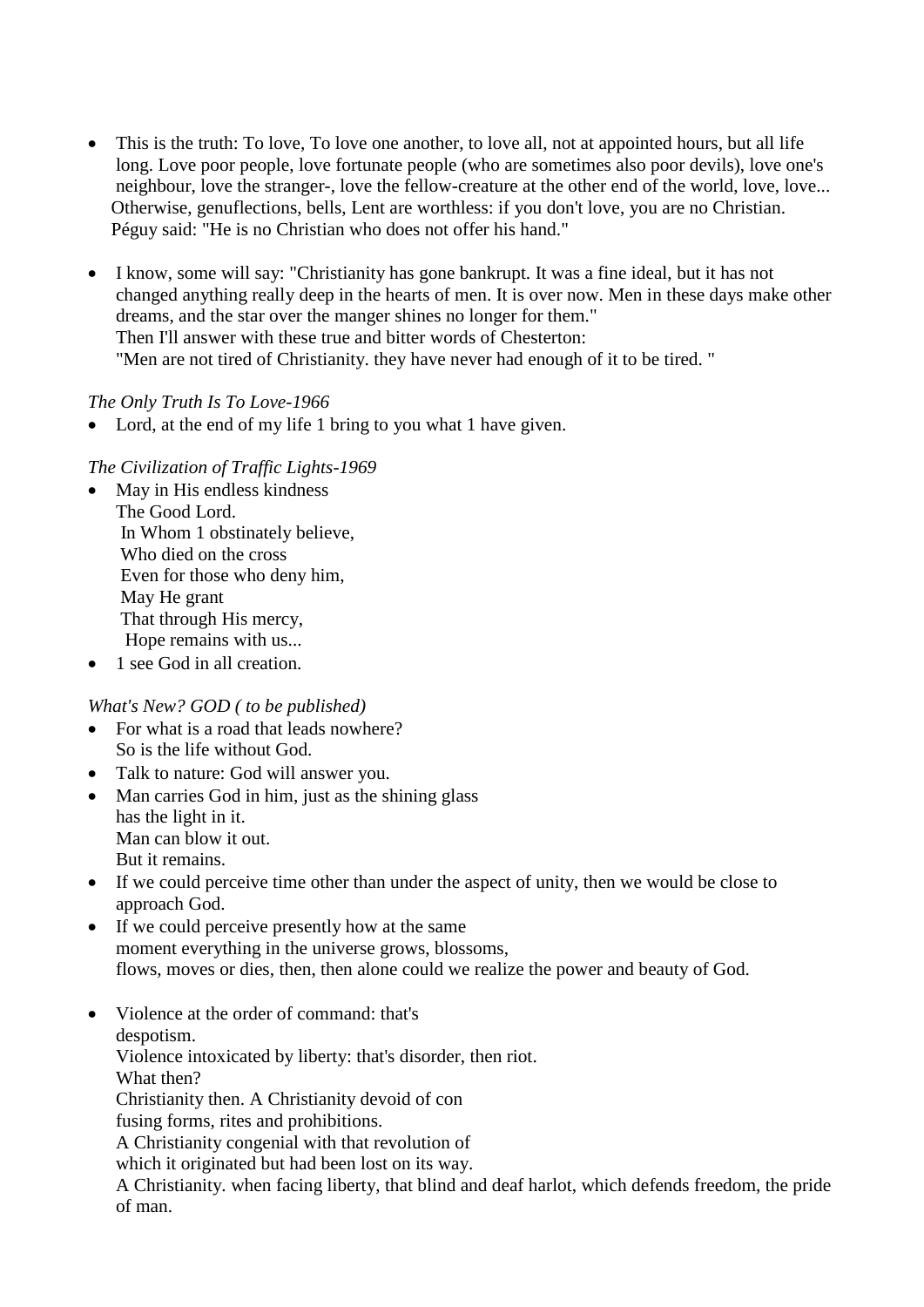- Once, when man was living in filial union., on intimate terms with God, all wonders and miracles were received with open arms. If they seem to us today impossible, if we are shocked and don't understand, it is because we have lost the ability to see.
- To see in every human being a man, and in every man a brother; this is the law.
- Priests, 1f you don't carry hope. who are you?
- They would make Christ run away, those right-thinking people., covered with pretence of their virtues, going about to pick out some naive indulgences and thus cheaply paying their insurance policy against the fires of hell.
- If you don't worry about your brother, go and join Cain.

### OF MISERY AND SOCIAL INJUSTICE THE POOR AND THE RICH

### *Charity Will Save The World-1948*

- A heart that is not aroused by misery is indeed poor.
- The riches give poorly, because they are ashamed of the poor. Or else they are afraid of them...
- If there is anything worse than poverty for the poor man, it is loneliness. His misery creates a void around him so that he feels abandoned just when life alone has become too much for him. Of course there is "public assistance", the assistance he receives through filling out forms in front of unconcerned clerks. But important though this help is, it can only delay the collapse. What the poor man needs even more than alms is comfort, understanding, friendship. Moreover, there are needs which money doesn't cure, which can't be alleviated by joining the queue at the pay-desk...
- To help is to understand: therefore, to listen.
- To suffer unjustly means to hold God liable...

### *If Christ, tomorrow... 1954*

• Four hundred million children are hungry in the world.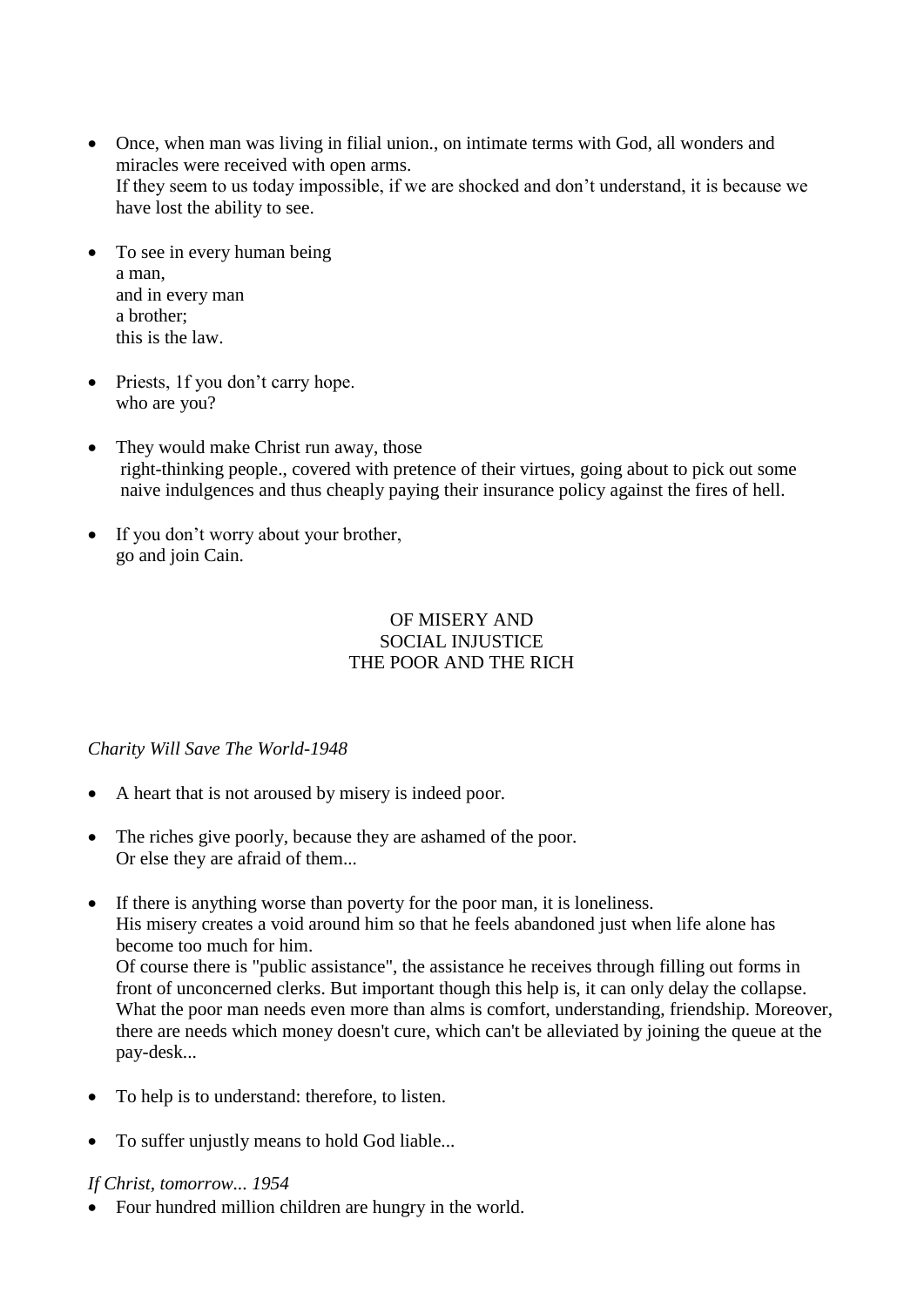Why not yours? Why is yours fed. sheltered, protected? Why yours. and not the others? Madame, have you ever thought of it?

- Hunger in the world? 1 can't do anything about... That's a typical example of the bad excuse. And a blatant admission of our cowardice. You can't do anything about? How do you know? What have you tried to do? Nothing. of course. You think of yourself. and then of yourself. and. after that, of yourself. Is that your world? Very well. But then, don't call yourself a Christian., or even. quite candidly, a civilized man.
- How could he be happy? He loves only himself.

### *Thirty Times Round The World-1961*

- Life is his own life. He knows not, sees not. understands not. In his happiness, he is the unhappiest and most lonely of all men.
- When you have everything. you don't make plans; you have only whims.
- They think only of themselves: you don't expect them to be happy on top of it!
- Before sending people to walk on the moon, perhaps it would be advisable to prevent them from dying of misery or starvation on the earth. Because we are not capable to love them, the hungry, the homeless, the forlorn have to be **legally** protected.
- Because we are only capable "to give alms". our obligations toward our brothers bave to be codified. our indifference and selfishness sanctioned. Because we don't love enough we are forced to -give help".

### *Message To Heads Of State Throughout The -World- 1962*

 While the Power Men are defying one another or playing bowls in the stratosphere, the world rushes with the speed of an avalanche toward the greatest disaster of history. The undernourished in 1938 made up 35 % of the world's population. They account for two thirds of the population today. In ten years they will represent three-quarters of it. If our human conscience is not stirred by a great wave of love in this century, **man's starvation** will hasten **the end of the world.**

### *A Fight That Is Different-1964*

 May God give us all nightmares, lf these nightmares will draw us to our brothers. May he give us the grace to be anguished by the world's misery. So that we, such terribly happy people, may forgive ourselves our happiness, by learning to love.

*The Only Truth Is To Love-1966*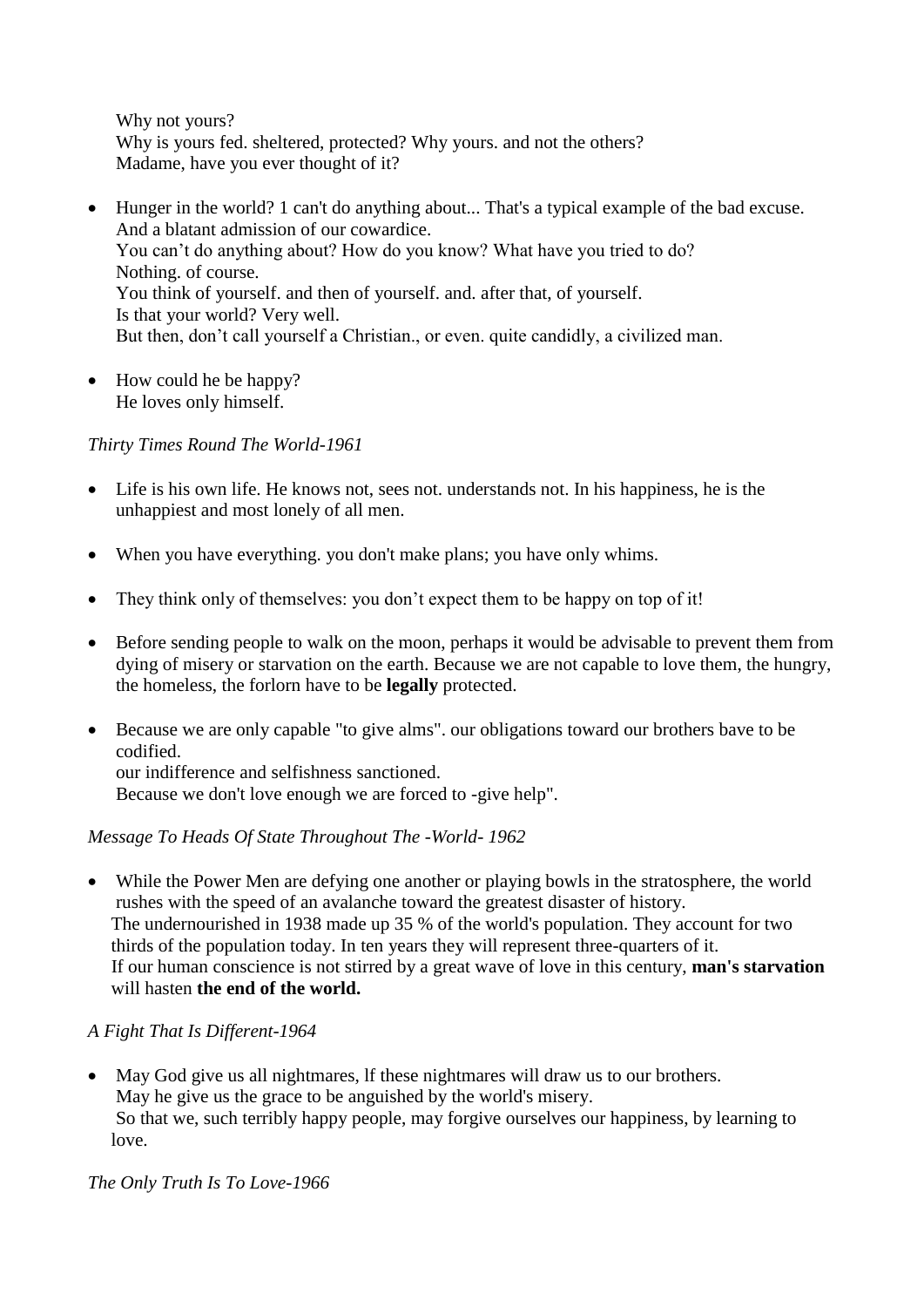- Two thirds of mankind don't eat to their fill. WHY DON'T THEY, WHILE YOU DO? There are 800 million men in the world that have never seen a doctor. Over a billion men cannot read. WHY DON'T THEY, WHILE YOU DO?
- It's a base act to rid yourself on to the destitute and their children of belongings you'd otherwise have thrown away. There's nothing for self-congratulation in that. You intended to be charitable, didn't you? Indeed you meant thus to get rid of the poor. Is that Charity? **It's the charity of the bone thrown to the dog!**
- It's not a matter of giving the poor from our excess, but of making room for them in our lives. We must have the courage to recognize that we can't solve social problems with Christmas trees or hunger with collections.

 The poor, the sick, and the downtrodden feel a need, however dimly, to find themselves; to know that they are men like other men, that they have a right to live and a duty to hope. We must procure for them the means of providing for themselves and their families by their own efforts, not to be satisfied by giving them the small change from our purses; we must share their suffering, their anger, their hopes and their joys and let them share ours: for this is to love them.

### *The Civilisation Of Traffic Lights-1969*

- You went to the moon? Yet, you are unable to suppress poverty, illness, starvation, social injustice. Because you have a clock instead of a heart.
- When for 800 million people the yearly income is smaller than the monthly wage of any common labourer, and I say: 1 can't do anything about, I AM CAIN.
- When you are told that, if all the hungry, all the poor, and destitute could defile round the world, their procession would be twenty times the circumference of the earth, and you are not appalled, YOU ARE CAIN.
- When 1 know-an information from the World Health Organization-that 550 million people could be cured of malaria with 165 million francs-which are impossible to find though they mean only the 132th part of the French Military Expenditure, the 3,000 part of the U.S.A. one and 1 won't appeal to universal conscience, I AM CAIN.

### *What's New? GOD (1)*

- Assemblies, Congress, Board of Commissions, Committees, you are playing with the woe of the world as you would play with dolls. meanwhile the revolution is going on without you.
- A society which leaves its old folks to destitution and loneliness, a society which returns the labours of an honest and true life in wretchedness. that society condemns and dishonours itself.
- The history of heroes ends all too often-alas-in a shopkeeper's place.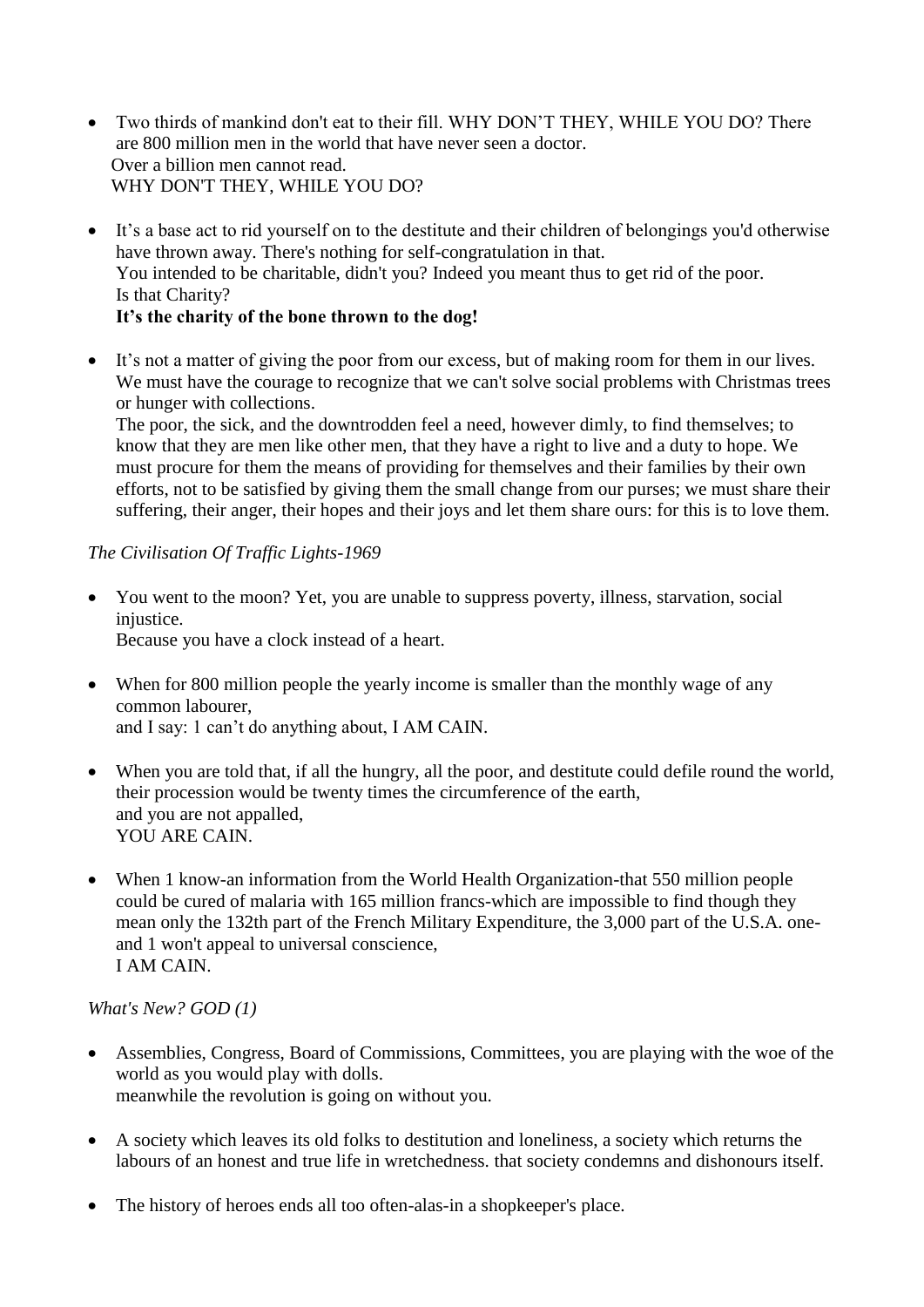First: exploit, then: exploitation.

- It's always the little people who pay.
- Big business men., finance kings, magnates of all sorts, I am almost about to consider them poor characters. Through their power, and fortunes, through their pride they have separated themselves from mankind.
- How, and through what sacrifices., happy man, are you linked to universal suffering, how do you participate in the suffering of the world?

(1) To be published.

 As for those who live at the margin of your society of egoists and double dealers, those. all those who are not producing anything, the poor and the weak, those, born at the gates of death, who are the most beloved of God.

> kill them or help them to live.

### OF MAN, HAPPINESS AND CIVILIZATION

#### *The Book of Love-1920*

• To be happy means to make others happy.

#### *Redemption-1929*

- No hopes are too great:
	- March forward still, don't stop. The pride of aiming high is the supreme virtue, and your only refuge is love.
- Happiness is wherever men can see it; only evil is blind and deaf. Be always able to live above life...

#### *Poor Punch-1930*

• One is never alone when one has a dream to pursue.

#### *Shall We Pluck Out The Strings From The Lyre?*

### (**Lecture delivered at the Sorbonne**, on March 6th, 1930)

• Happiness is to live, in one's soul, so high that human baseness cannot reach one.

#### *Smiling France*

(**Lecture delivered at the Sorbonne**, on October 2nd, 1930) You will no longer hear the voices of your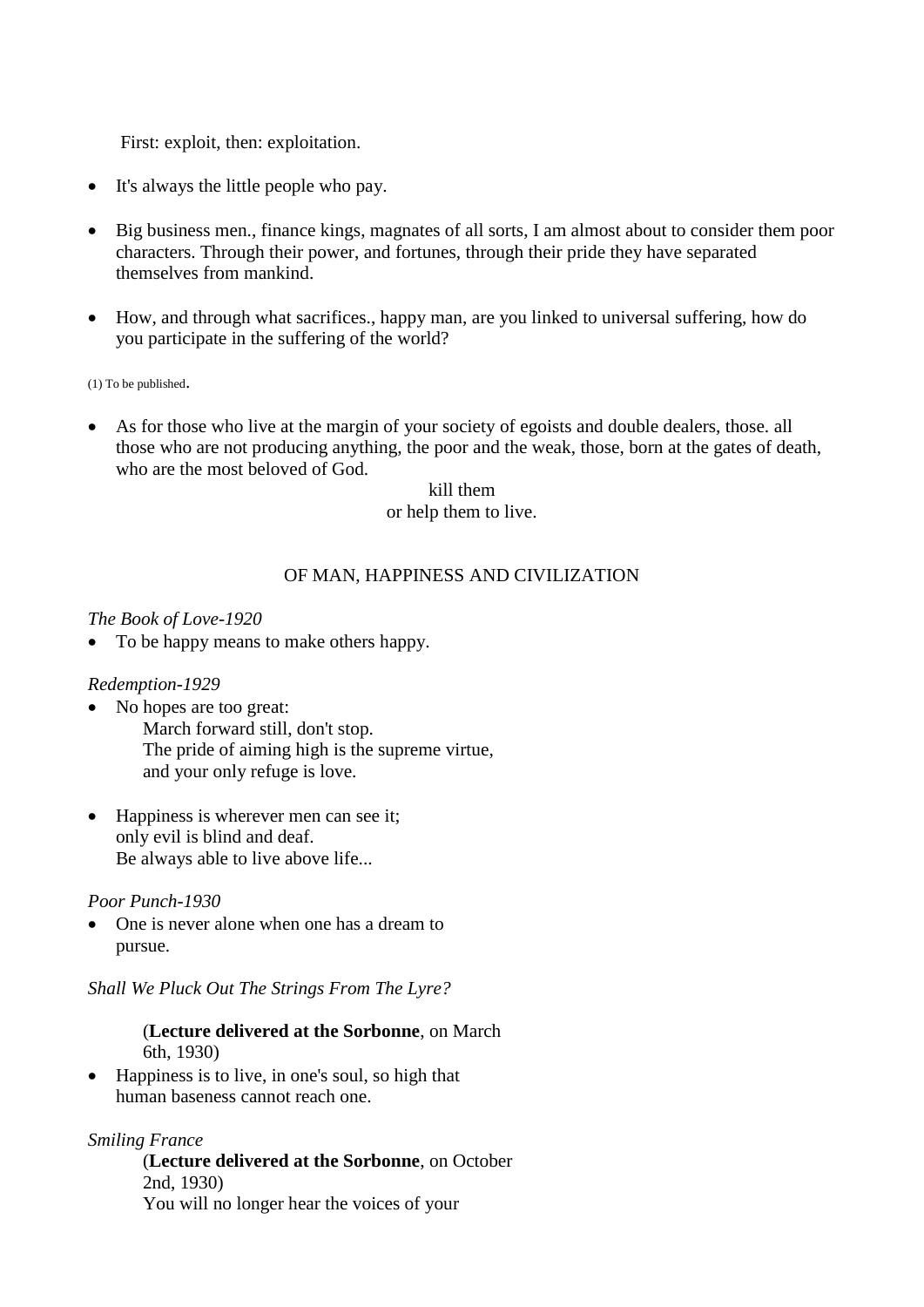conscience? Take heed they don't become dumb in your children's souls.

- An idea that is not at once energy is but an idle dream.
- You must sometimes be courageous enough to look unjust.

### *Intellectuals, Stand Aloof - (A Comedy-1932)*

You must needs find the time to die. Why then deny yourself the time to live?

*Charity Will Save The world-1948*

• The fortune I leave you is the good I have done.

#### *If Christ, Tomorrow...-1954*

- Man is as free in his life as a fish in the river: between the source and the sea.
- $\bullet$  It's a wise man who can make a decision without bias.
- Penicillin knows of no creed like the hunger has no native-land.
- We can't speak of civilization, and still less of Christian civilization, as long as each of us accepts to live while others die, for our surplus is what they would need to live. We can't speak of civilization, nor of humanity, as long as we allow that some people get rich-shamefully-on the hunger and death of others.
- We must choose: learn how to die or not to live at all.
- Those who most fear death are those who have never lived.
- 1f you could go down into the depths of your heart, you would feel sorry for yourself..
- The reward is to have some one waiting for you.

#### *Men Like Other Men-1956*

• Horrible "civilization" which measures nations by the gold they possess., by the bombes they produce and the number of children they can kill.

#### *The Man Who Embraces Lepers-By Elisée Servigne-1959*

- Whenever, with an earnest voice, I say: "It's all going to the bad", all is going from bad to worse, because of me. And I do something at the same time stupid and bad.
- He who has done a good deed never realizes all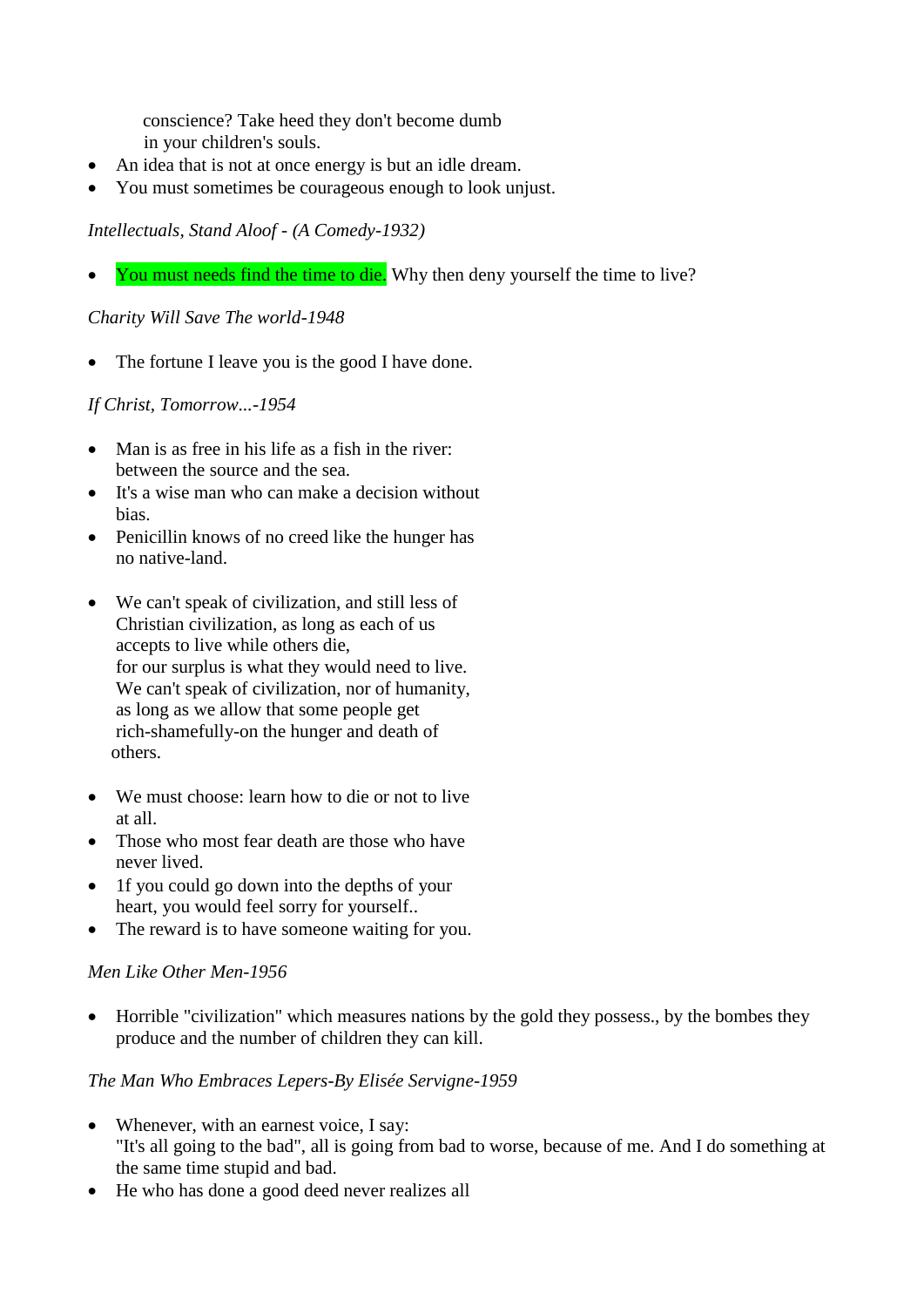the good he has done.

*Thirty Times Round The World-1961*

 First of all, we have to give up our cheap happiness, not to be satisfied any longer with our narrow-minded, standard-price conduct (don't do this, don't say that)...

 What we must do is to share the wretchedness of others, share their unjust misfortune. And oblige the Big Ones, the rich, the mighty, to listen to those who are hungry, to have compassion,

and even be ashamed.

 We must refuse to go on with our self-righteous little rest. We must stop those responsible from sleeping.

### *A Fight That Is Different-1964*

A man is only really a man when he is free. And he is only free when he works.

### *The Only Truth Is To Love-1966*

• For those who carry a message, courage sometime has to be daily heroism.

# *What's New? GOD (1)*

- What is science for if not to help mankind?
- Fie on that cruel science which, pretending to explain man. strips him of his hope.
- Fie on that science, conceited and selfish, which, pretending to magnifying the world, wastes the goods of the earth and leaves man, dispised, in loneliness and suffering.
- Subduing the instincts of man: yes. Taming them: no.
- To content oneself in saying the truth, does it mean to be always in the right?
- The important thing is not what one is but what one gives.

1) To be published.

- If I would not be like others, how could I help them?
- Through your naive ambitions to offer everybody a standard price happiness and to fix for everybody a standard lot, man may be lost in the crowd, and the human being destroyed by society.

### **OF MONEY**

### *Charity Will Save The World-1948*

• The disease of these days is money. Even less because of the power it exerts than on account of the devotion shown to it. The banknote, even if we have no illusion about its actual value, has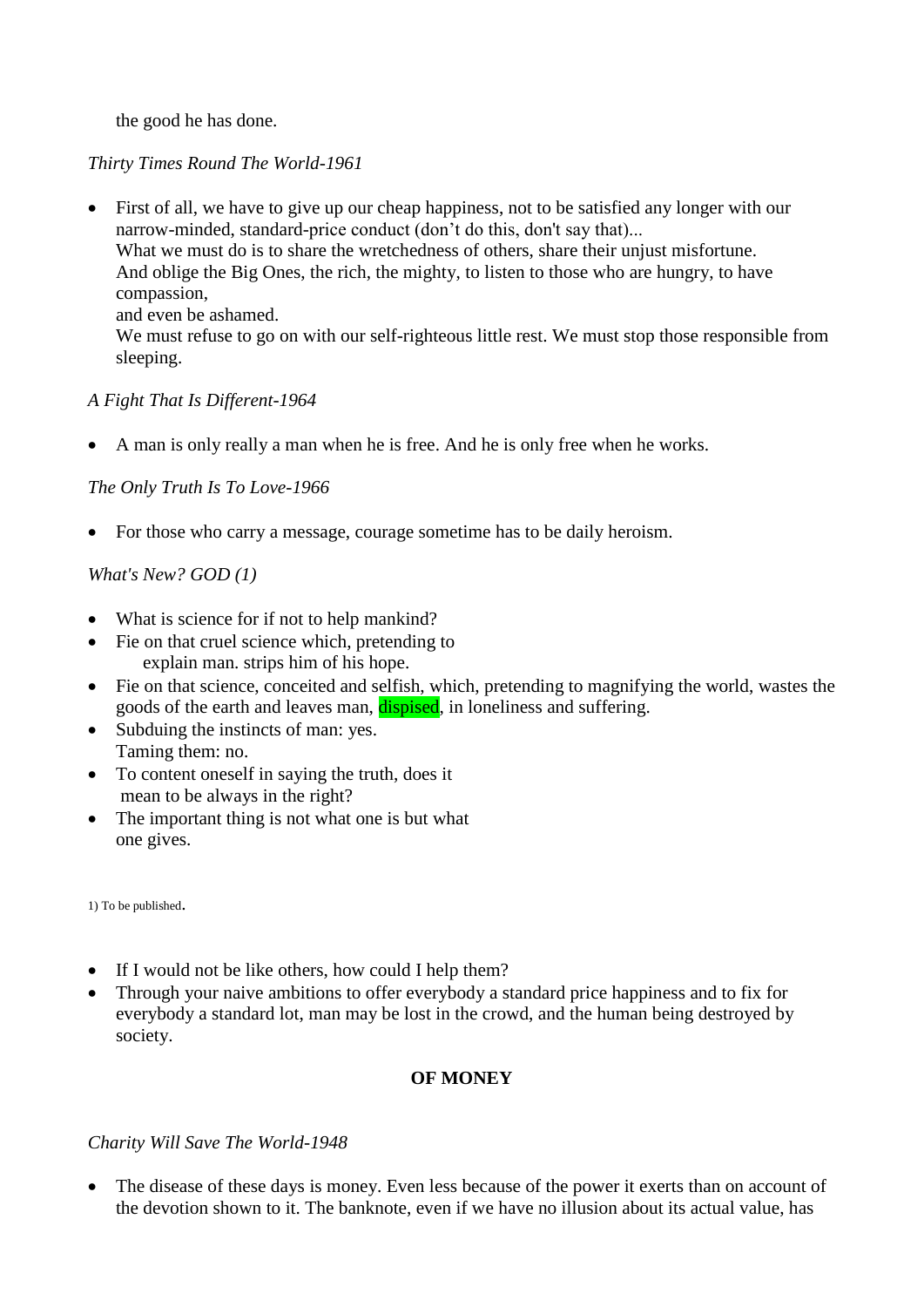become the very fetish of happiness. We don't know any longer other ways to be happy than to try to get rich.

*Atomic Bomb Or Charity?-1949*

• Money has rotten everything, even the pure concept of Charity. Charity does not mean "money". It's an act of love, It's a gift of one self, elevating, and rewards your efforts or sacrifice with joy.

*If Christ, Tomorrow...-1954*

 Lord, defend us against money; Let not our hearts fret With the base desire Of being rich or powerful.

*A Speech On Charity-September 7th, 1955*

 **A civilization of disgust and despair has been created by suppressing God in the human plan.** And man has taken a new master, the most tyrannical, sordid and sad there is: money.

*Thirty Times Round The World-1961*

- Money has become the vice of this century. The modern appearance of the Devil., and of his curse. It was the means of creating happiness. It is now but an anonymous power intending to supersede it. By making money an aim, man has made himself its slave. In this world so fond of equalitarianism", never was there such an absolute tyrant.
- I do not ask you to pay a ransom, but to commit yourself.

 Stop believing that money will do for everything and that the giving of a little of your surplus exempts you to love.

### **OF THE NATIVE-LAND AND HUMANITY**

### *The Betrayal Of Intelligence-1936*

- Love of one's country doesn't involve hatred of neighbouring countries any more than love of one's mother involves hatred of other mothers. Love of one's family doesn't entail robbing, looting, killing one's neighbour. On the contrary, love of one's family not only implies but compels respect for other homes. Who respects a man who has rejected his parents? So it is with regards to one's native land. The true patriot loves the idea of fatherland in each man, and respects everyone's fatherland.
- What matters is to give the world a certain number of principles of order, clarity and justice which can be common; a moral and social language understood by all. Without sacrificing proper aspirations, justified national traditions and sound pride, considering however, social necessities common to all human groups, men must recognize each other and unit.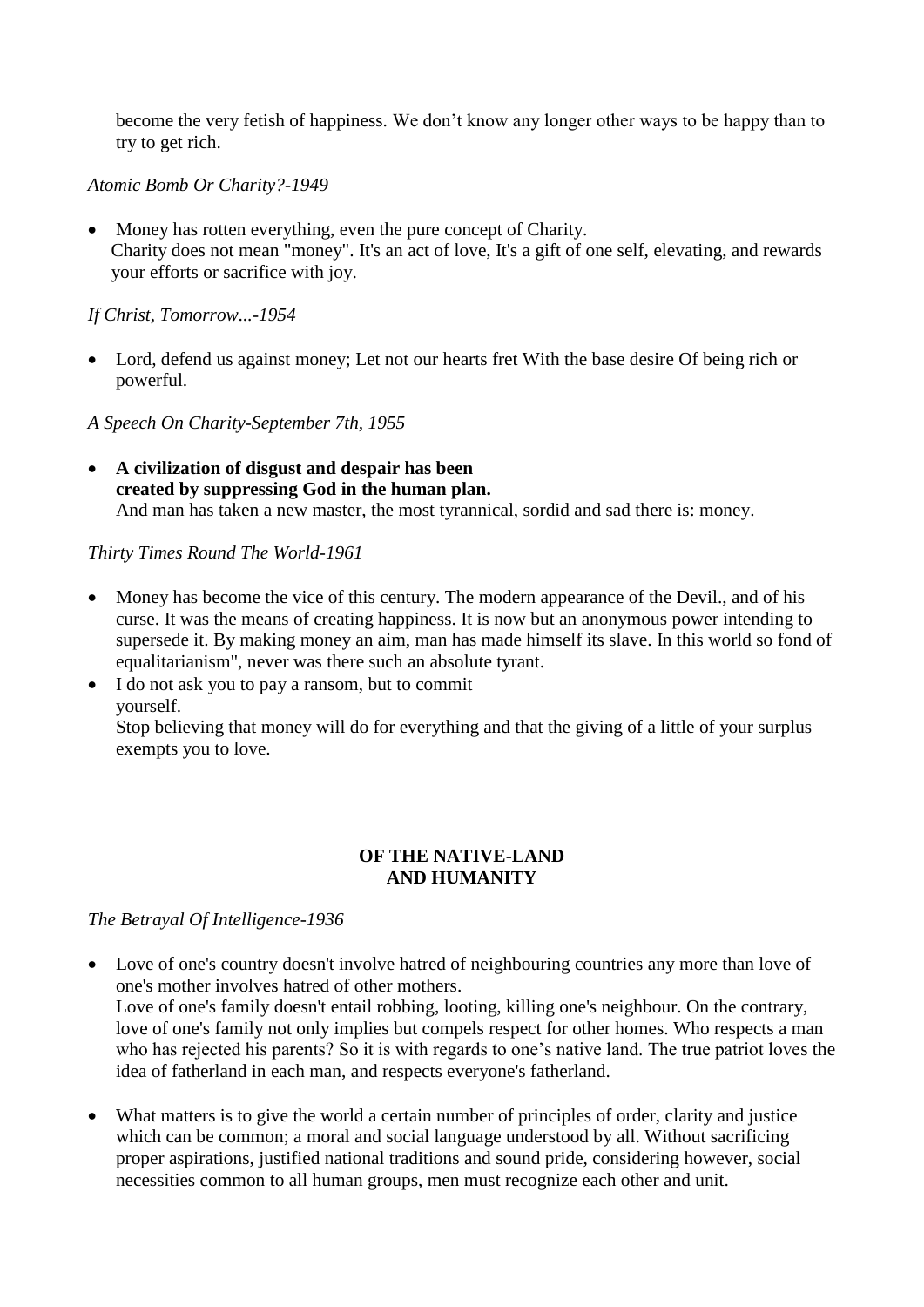### *Charity Will Save The World-1948*

• Have you ever seen a frontier?

It's a wooden fence or barrier with a policeman on either side. You come on it suddenly, lying in wait for you at the turn of the road. On the other side the trees and the sky are exactly the same. But not one's fate. Sometimes the frontier impudently bars your way in the middle of a village. People talk to each other and shake hands across it. ... Until the day comes when the men who govern them (why these rather than others?) dress them up, in blue on one side, in red on the other, and tell them to kill each other. And they do kill each other. Because they are separated by a wooden fence with policemen on either side.

Here there is food; there-there isn't. Why?

*A Lecture Delivered At The Sorbonne on October 15th, 1967*

 A country is not a great nation because it is strong; **a country is not a great nation because it is rich; a country is a great nation only when it is capable of great love**

#### **OF LEPROSY**

#### *Thirty Times Round The World-1961*

 Lepers? In the XXth century of the Christian era, I have found lepers in jail, in lunatic asylums, shut up in a churchyard out of use, or pent up in the desert surrounded with barbed wire, observation posts and machine-guns. Lepers? 1 have seen lepers naked, screaming, starving, despairing. I have seen their wounds swarming with flies, their squalid hovels, the medicine chests empty and the wardens with their guns. I have seen an unimaginable world of horror, woe and despair.

 Shall it last? Shall we let fifteen million human beings die and rot, while we know that they can be cured, saved, and healed?

 What does it matter to lepers if you give them something, but don't shake hands with them! Lord, these are the real lepers: the selfish, the impious, that live in foul water. The snug, the fearful that do nothing with their Eves. Lord, these are the real lepers: those that crucified You.

#### *The Only Truth Is To Love-1966*

- Oh, people who have three meals every day are in no hurry... There are 15 million lepers in the world; two or three million are treated. The other 12 million are waiting... waiting, until we vouchsafe to think of curing them. But leprosy does not wait. Every day hands are mutilated for ever, feet putrefy, eyes close. Does that stop anyone from sleeping?
- Perhaps the great lesson of "The Fight against Leprosy" will not be so much ill people cured. lives saved, men delivered, than this truth I have often repeated: without love nothing is possible: with love nothing is impossible.

 And this testimony: one man, even alone at first. if every day he digs in the same direction. without allowing himself to be dissipated or diverted, if every day he carries on his effort, every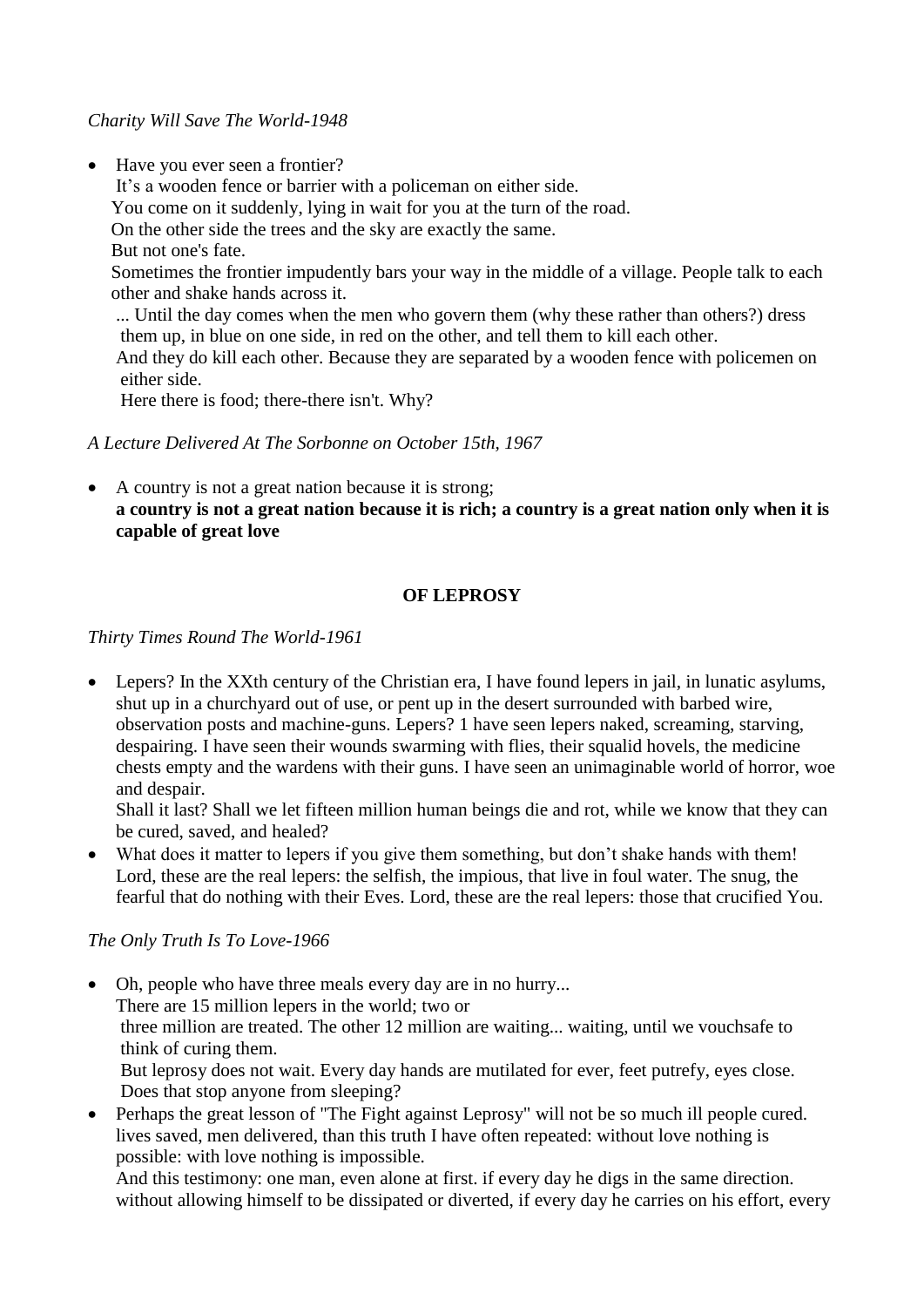day, without omitting one, with his eyes fixed on this one star, if he digs every day, even if the ground is rock or clay, he opens a track at last... This is what I wish to be remembered for…

*An Appeal On The XVth World Leprosy Day-1968*

 If you accept, without anger or remorse. that, out of 15 million men suffering from leprosy, a hardly contagious, perfectly medicable disease, 12 million should still remain without treatment., assistance and love, YOU are the real leper.

### ATOMIC BOMB OR CHARITY

### *First Appeal-1949*

• Today we must choose immediately, irrevocably. Either men are going to learn to love each other, to understand each other, either man at long last is going to live for man, or else men will disappear, all of them, and al together...

if man wants, it's in his hands a boundless source of power and heat: Then no one will be cold. Soon nobody at all will be hungry. But also if man wants it so, it's the break-up of the earth, the end of the human race. From the Tree of Knowledge of good and evil, which fruit is man to pluck?

• A crusade then?

 Why not? Do you think you will save the world by politicians' speeches or Parliamentary votes? For it's a question of saving the world! From itself, and from its atomic bomb. A world which no longer dares to believe in anything, because it has been taught to deny everything, a world which no longer expects anything, because it has been promised everything. Saving the world. Teaching it to look at life as a joyful and vigilant brotherhood.

### *Letter to Our Lords Of- War And Peace-1955*

 "... Will you really never find, to tend, to feed, to lift up the poor, the thousandth part of what you sacrificed for years to kill, to hate, to destroy? It's mankind that asks you this question, every man of every nation. Whether you answer or not, he will rejoice at your answer, or notice your indifference; anyway you will not escape his judgment."

*The Only Truth Is To Love-1966*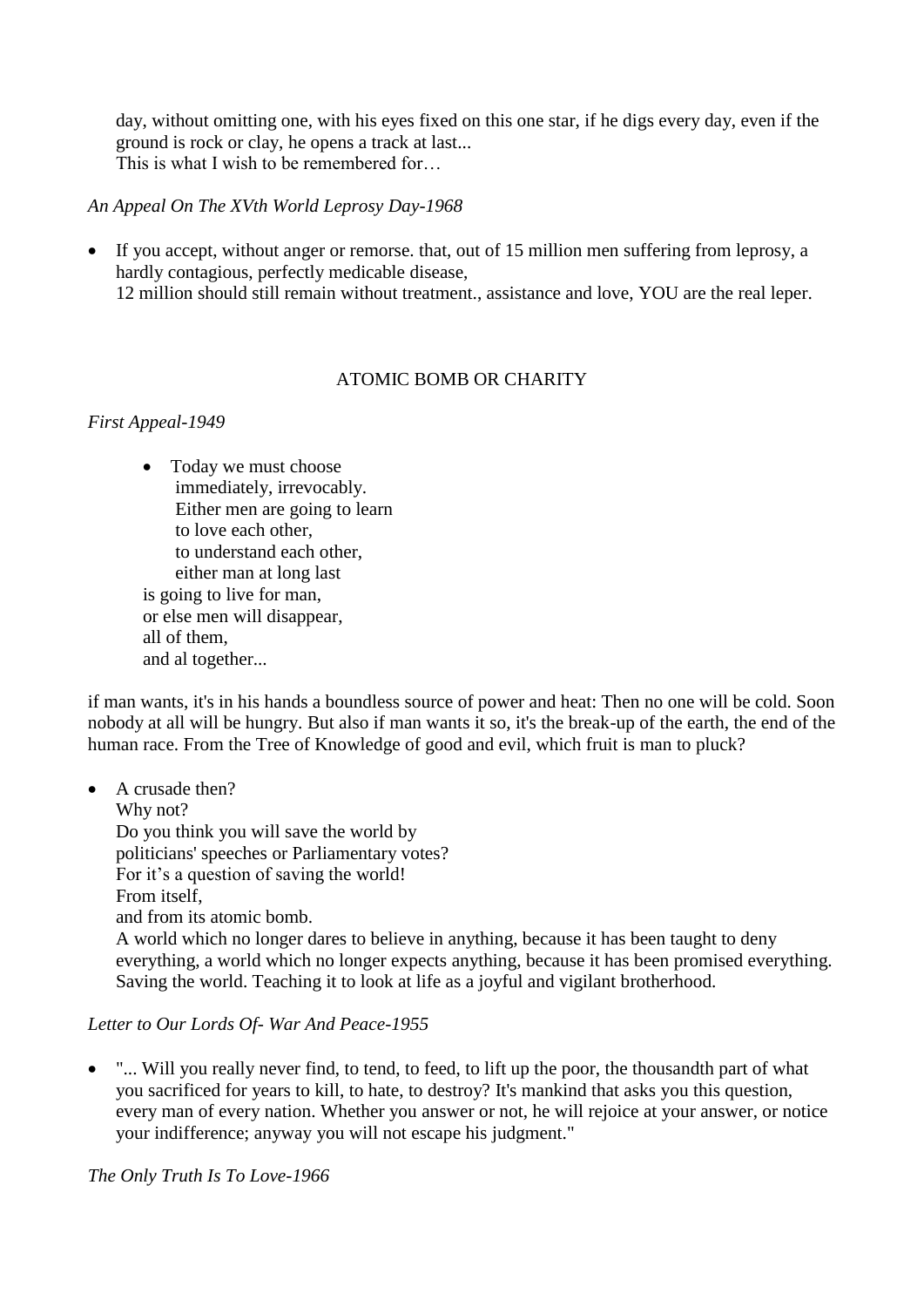With the cost of one aerial torpedo slum children could be offered 16,000 holidays; one tank is worth the cost of 84 tractors; with the cost of an up-to-date bomber, 30 schools of each 20 classrooms could be built; with the cost of one aircraft carrier, 400,000 men could be fed for one year... lf soon, very soon, the course of events is not reversed, we will reach a disaster. Weapons of death must be converted into works of life.

#### *Lecture Delivered At The Sorbonne on October 15th, 1967*

 To the responsible ones of our fate, let us repeat without ceasing nor tiring: Less tanks, but more plows-FOR EVERYBODY. Less bombers, but more hospitals-FOR EVERYBODY. Less bombs, but more bread-FOR EVERYBODY. Disarm in order to love. Share in order to be loved.

#### **MESSAGES TO THE YOUTH OF THE WORLD**

#### *Sunshine On Roses-1926*

In the smallest hearts, make a bright summer; Be ready to die for brotherhood's sake, Fling up your dream at the world's face, Because to love is to fight!

#### *Message To The Youth Of The World-1961*

• When you feel like eating, don't say: 'I am hungry!" But think of the 400 million young people who won't eat at all today. For half the youth of the world is starving.

1f you have a cold, don't say: "How sick I am!" But think of all those who are suffering, of the 800 million people who have never seen a doctor.

It's not a matter of vaguely wiping a tear: it is done too soon.

Nor even of feeling pity for a moment: that's too easy.

Lt's a matter of being aware, and no longer accepting.

Don't let SELF be the centre of your universe-or the members of SELF's family-while waiting for SELF's little place in paradise.

**Refuse to take a self-righteous little rest** while others are crying out in despair all around you.

No longer accepting that sort of existence which is **a constant resignation of man...**

**No longer accepting that negative Christianity** that the narrow-minded have stifled in a labyrinth of formulas and taboos.

No longer accepting to be happy alone.

Never give up when confronted with poverty, injustice and cowardice. Don't compromise, or draw back. Strive, fight.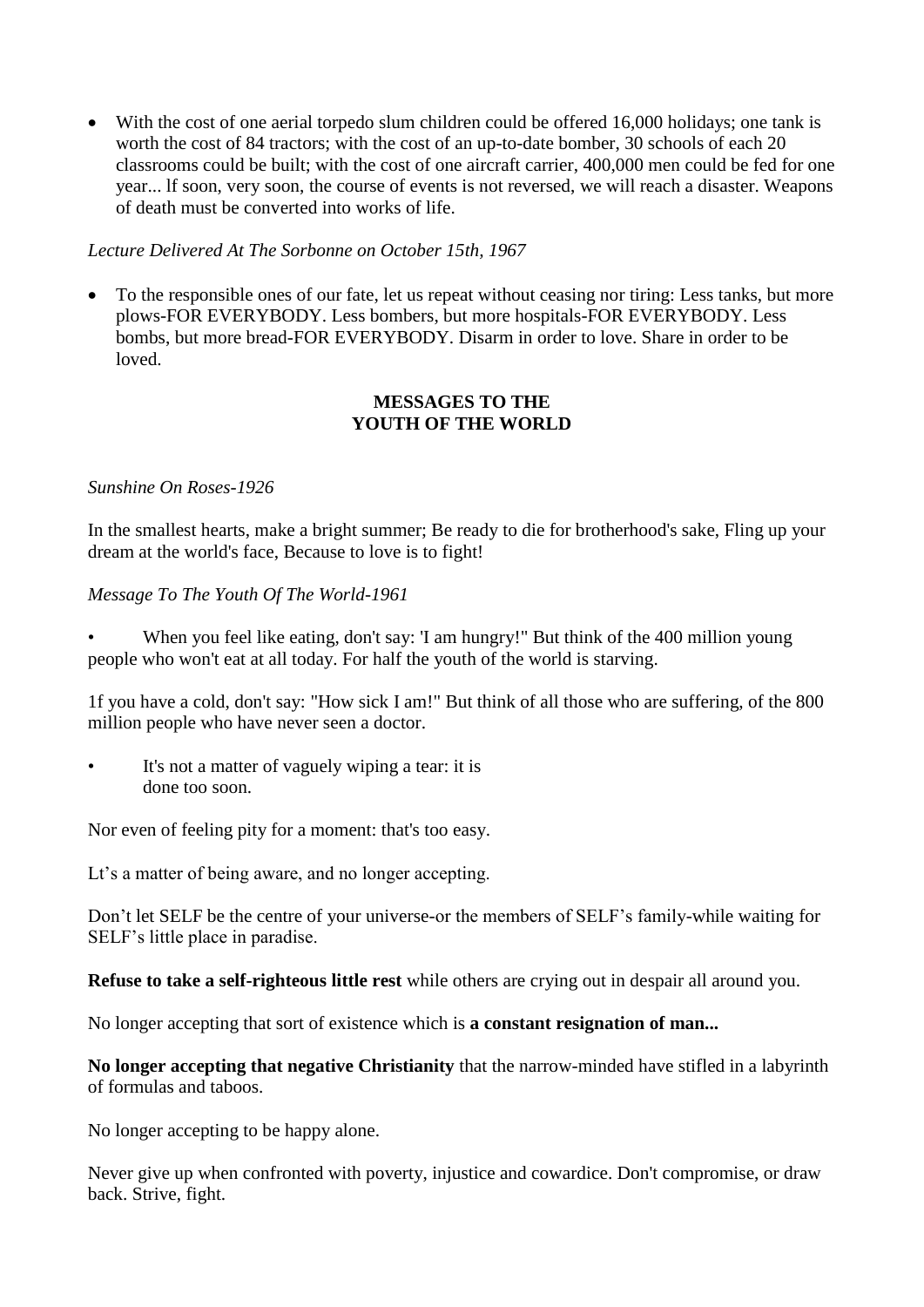### *Message To The Youth Of The World-1962*

Be intransigent about the duty of love. Don't yield or compromise or draw back. Laugh in the face of those who advise caution and waiting for the right moment, "maintaining an even keel", those shabby champions of the "golden mean".

And then, above all, believe in the goodness of the world. In every man's heart there are great reserves of love: it's up to you to make him draw on them.

#### **The worst thing that can happen to you is to be of no use to anyone, for your life to be purposeles**s.

Be proud and exacting. Knowing that it is your duty to try to secure happiness for all mankind, for your brothers, you will not let yourselves be bogged down in the shifting sands of procrastinators and impotents. Look them straight in the face. Denounce loudly. Don't let people trick you. Be yourselves and you will win.

#### *Message To The Youth Of The World-1965*

What do you prefer? The most recent prototype bomber with all its equipment, or 75 hospitals with 1,000 beds each? (In some poor countries medical facilities are only a FIFTIETH part of what is available in advanced countries.)

What do you prefer? The most recent prototype bomber with all its equipment, or 30 colleges each accommodating a thousand students? or 250,000 teachers for underdeveloped countries, where **ONE OUT OF TWO CIULDREN UNDER FIFTEEN** can neither read nor write?

What do you prefer? The most recent prototype bomber with all its equipment, or 50,000 tractors, or 15,000 harvesters? (1) What do you prefer, youth of the world?

For a new birth of love in the world, we must fight, fight every day.

(1) These figures were taken from the UNESCO News, November 1964.

Fight unceasingly and not bother about the rest. I mean to say: the chicken-hearted, the calculating, the cowards.

Do what we can is not enough. We must do more.

We must do much more. Much more than we can. Try to do enough.

We must do more, every day, on all days. **Love sowed, sooner or later, shall bloom.**

*Lecture Delivered At The Sorbonne on October 15th, 1967.*

In this world which totters on between shocking waste and desperate hunger, between empty stomachs and full ones, you will demonstrate the primacy of love without which all science is empty and profane.

*Message To The Youth Of The World*-*1968*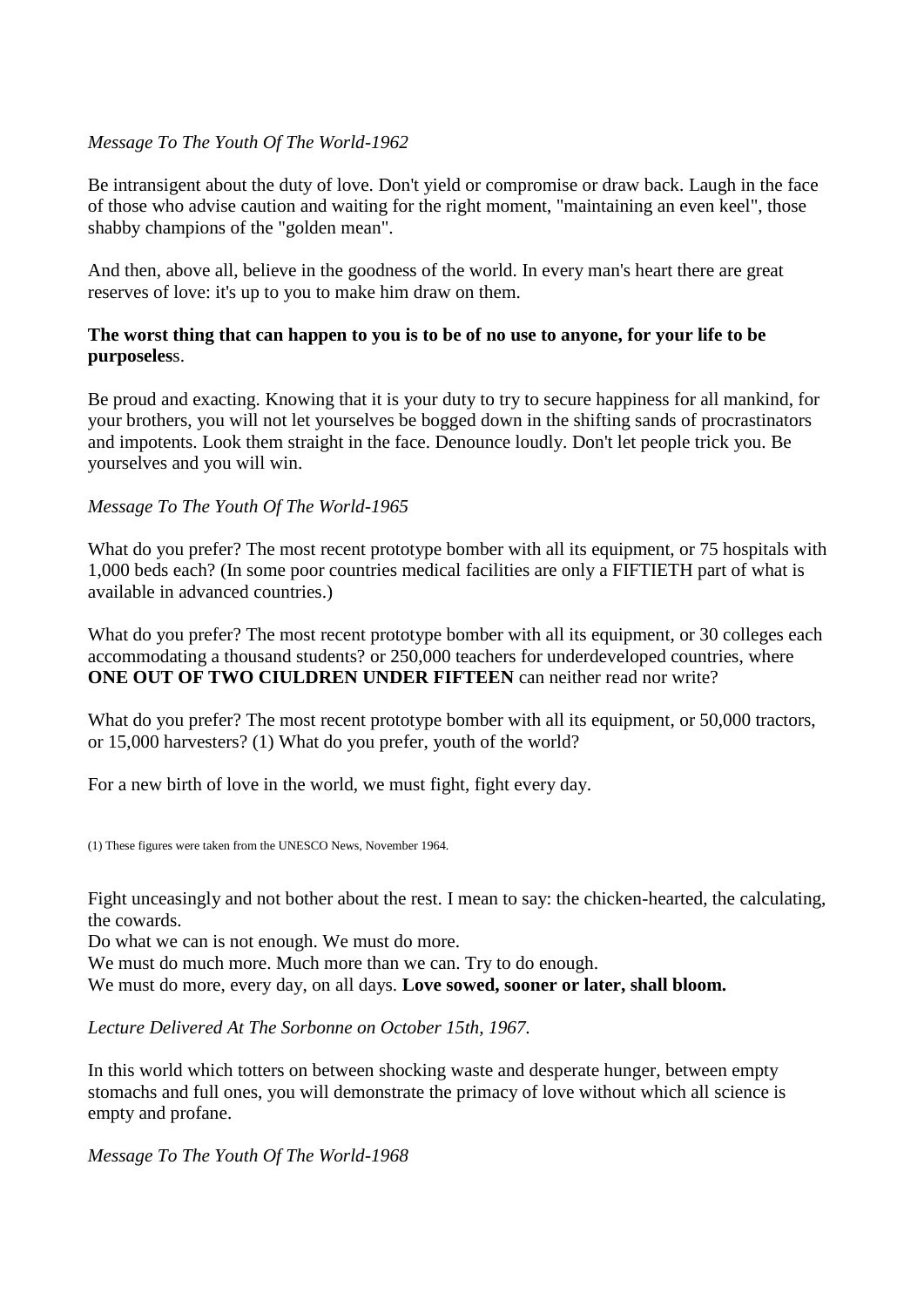Trying and abolishing old social structures, even if outdated, as a child breaks his toys because they have lasted too long, does not evince a ripe mind or show one is already grown up.

**Don't be the preys of intellectual blackguards:** They will take you to barren paths leading to nothingness.

Beware of systems and shun parties. Be not impressed by one sided sophists and crazy deniers. They will leave you empty, with betrayed intelligence and your heart in ashes.

Your youth should be creation, elevation, service and joy.

#### **You will not reform the world unless you enrich the heart.**

To do that, you will have to muzzle the machine threatening to devour man, control speed whose prisoner he has become,

# **reconquer the time to love.**

"Give me a fulcrum", Archimedes said, "and 1 shall lift the world".

Your fulcrum is love.

Not maudlin love, content with whining about other people's misery, but fighting love rebelling against social injustice and the enslavement of the poor, passively accepted by those good souls that put on dinner-jackets to rebuild the world, and mention great famines as they nibble petits-fours...

**Yes revolt!** Revolt, when you are informed that an atomic aircraft carrier is worth 3 million tons of corn; that with the cost of a rocket, 100,000 tons of sugar could be distributed to the destitute; that one more submarine means 50,000 tons of meat less for the hungry.

A revolution? Yes, for the benefit of those who this evening will lie down, often on the ground, hungry, those two billions of men, among whom 60% are under twenty years.

It is time to put an end for ever to this inhuman history of mankind.

#### **The wealth of the world belongs to all.**

This is the truth you must conquer and impose.

You are looking for a purpose in your life? Three million doctors are wanted in the world: become doctors. More than one billion people are illiterate: become teachers. Two men out of three are underfed: become sowers, and out of waste lands grow crops, that will satiate them. Your brothers need you: in any field become very simply, very nobly, "workers". **For any work is noble when clinging to a star.** Become **somebody** to do **something.**

**Refuse to live a useless life**. But refuse as well adventures in which price prevails over service. Renounce, but only to exalt. Contest, but only to build. Let your very revolt and anger be love.

Each of you be a fragment, a spark of this love. Make it contagious, radio-active. Organize an epidemic of good. Let it contaminate the world! Those are strong who believe and want to build.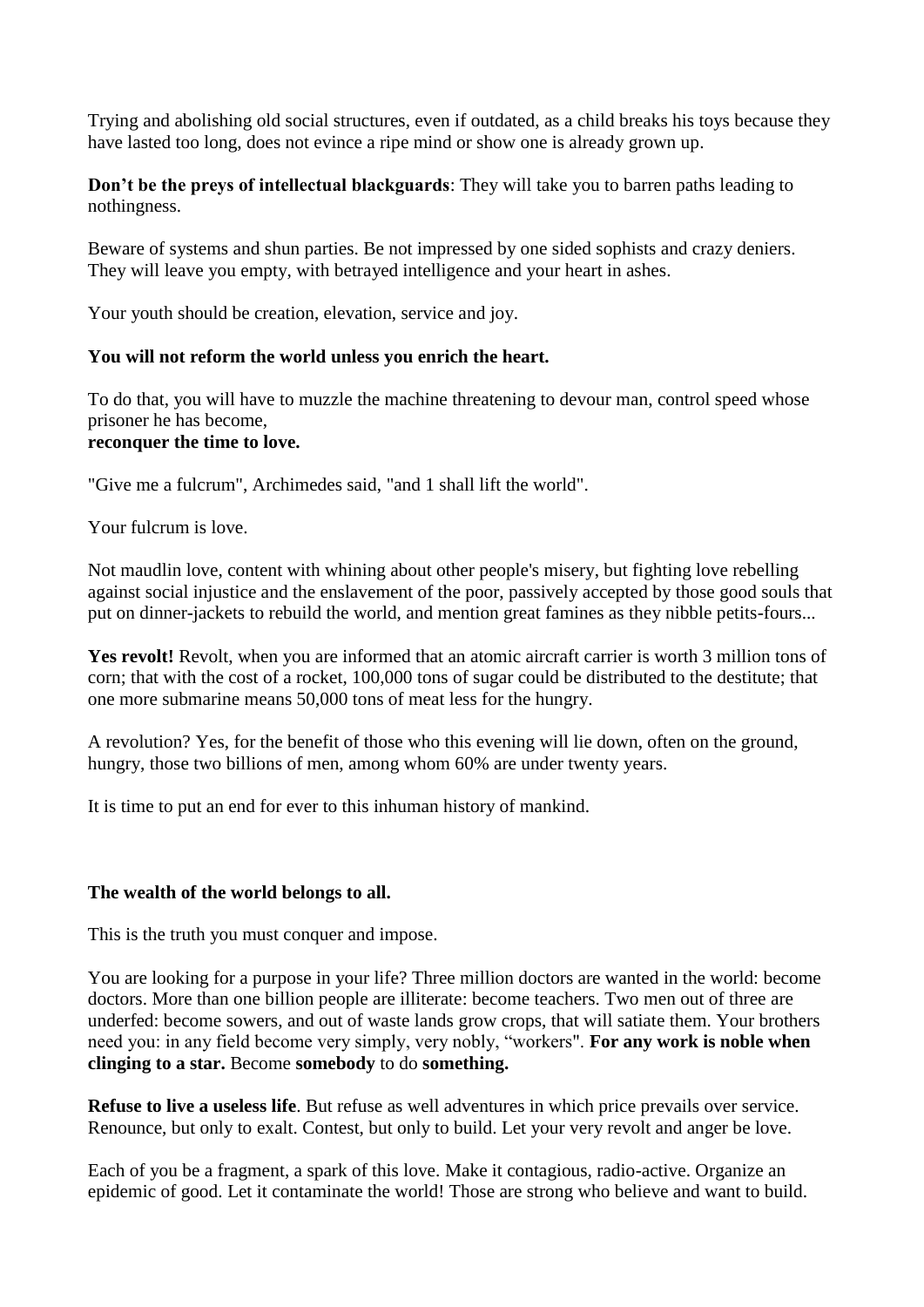Build the happiness of others. The future will wear your face. **The world is getting more and more inhuman: be men among men!**

*Message To The Youth Of The World-1970*

In 30 years from now: the year 2000. What does it mean, the year 2000?

We know very well, that man exists since hundreds of thousands, perhaps million of years. Then, the year 2000 of what?

Of a Word which seems to have been born with the world, and without which the world is lost and rotten.

Of a Word embodied by a Poor, simple and lonely. On the last day: forsaken.

Who died because he wanted all men to live.

GANDHI said: "To teach the people the Sermon on the Mount and have them put it into practice, that is our task."

And you? What are you saying?

Love, which is not a sweet, sugary word and flowery speech. But which means work and tears. Sometimes blood.

Beware of joining the shabby gangs, those who go about blatantly "Let's love each other". And thus pretexting to exalt the most ignoble resignations.

Reject those hideous freedoms which will bind you.

It's a question to build and to sow.

Beware of words which are as sounding as they are empty. It is not enough to write them in capital letters so they may reflect the face of God. You will not heal the world with exclamation marks.

NEWTON already admitted: "We have built too many walls and not enough bridges."

What would he say today of so many prisons behind these walls?

Build bridges among people. Build bridges for the future.

Cheerfully step over the foul materialism, the

stagnant waters of inertia, selfishness and its nauseating mud.

Be the dawn of the year 2000.

*Message To The Youth Of The World-1971*